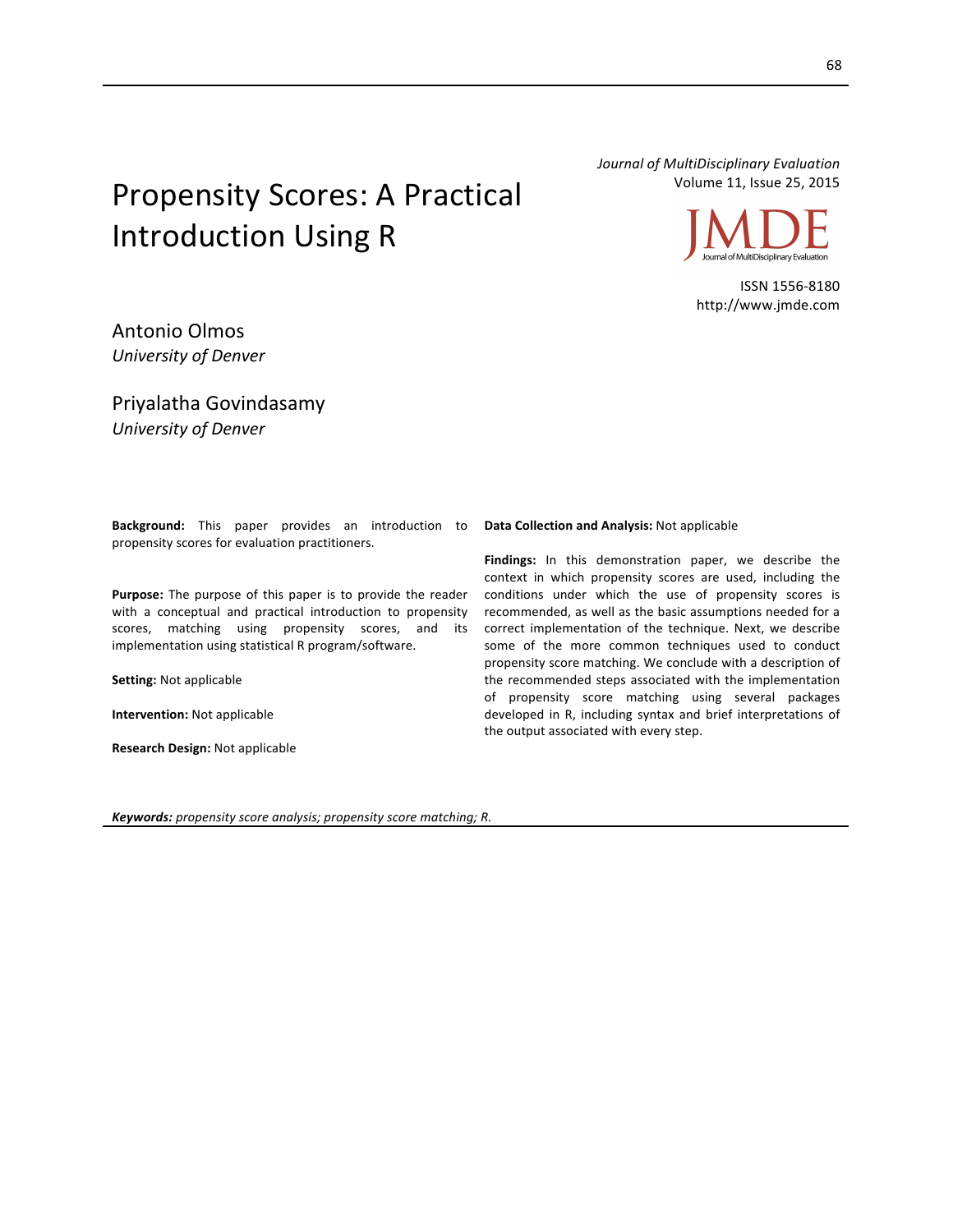## Introduction

The aim of this paper is to provide the reader with a conceptual and practical introduction to propensity scores, matching using propensity scores, and its implementation using a statistics program. We start with a description of the context in which propensity scores have been used, the basic assumptions needed to use propensity scores, and a brief description of some of the most useful techniques for propensity score matching. We then provide a detailed description of how to estimate propensity scores, matching using propensity scores, and brief examples of the results of implementing propensity scores matching using several packages developed in R.

## Context for Propensity Scores

We live in a period with serious social problems, such as low academic achievement, obesity, homelessness, and drug addiction, to name a few. This era is also characterized by accountability. Social programs intended to address these social problems need to demonstrate their effectiveness (Weiss, 1998). It is in this environment of social responsibility and social accountability that program evaluation plays a crucial role. Evaluation is defined as: "*the process of determining the merit, worth and value of things*" (Scriven, 1991, p. 1), and the aim of program evaluation is to "*systematically assess the merit or worth of something*" (Guskey, 1999, p. 37). Program evaluation is used to assess results and help improve outcomes intended for programs.

The stress on accountability has led to the development of interventions that are considered evidence-based practices. For example, in mental health, evidence-based practices are defined as "interventions for which there is consistent scientific evidence showing that they improve client outcomes" (Drake et al., 2001, page 180). A centerpiece of evidence-based practices is proof of causality. That is, evidence-based practices require a demonstration that the improvement/changes observed in individuals is due to the intervention.

According to Guo and Fraser, (2015), causal inferences have four requirements: (1) there is a statistical relationship between the treatment and the outcome, (2) the presumed cause happens before the effect, (3) the researchers are able to rule-out alternative explanations for the observed change, and (4) there is a reasonable counterfactual.

The first three requirements are straightforward. For example, regarding a statistical relationship, we should be able to detect it using some statistical method, often correlation. Similarly for precedence: careful observation should be helpful in establishing whether the cause precedes in time the effect/outcome. With regard to ruling out alternative explanations, there are multiple strategies that can be implemented. Cook and Campbell (1979), and more recently, Shadish, Cook, and Campbell (2002) have described multiple strategies to rule out alternative explanations, random assignment being one strategy. Although more involved, the counterfactual is still straightforward. In every study, each subject can be assigned to one of two (or more) treatment alternatives. For example, if the study is a comparison between an online versus a traditional course, the alternatives are whether a student is assigned to online or traditional. Although the assigned treatment will affect the outcome of the study (e.g., the final grade), we know that each student has two potential outcomes (one for each treatment option), even though we can only observe the outcome for one of them at any point in time.

A counterfactual is defined as "*knowledge of what would have happened to those same people if they simultaneously had not received treatment*" (Shadish et al., 2002, p. 5). Thus the counterfactual is a thought experiment. The estimate of the effect is the difference between what happen (the real outcome) and what would have happened (the potential outcome) if the assignment had been reversed. This is what is known as the Neyman-Rubin (Guo & Fraser, 2015) framework: Individuals selected into a treatment/control condition have potential outcomes in both states, or  $Y_i = W_i Y_{1i} + (1 - W_i) Y_{0i}$ 

However, this is a thought experiment. In practice, one of the outcomes proposed by the counterfactual is not observed (Holland, 1986; Morgan & Winship, 2012) which is the fundamental problem of causal inference. However, the Neyman-Rubin counterfactual framework holds that we can estimate the counterfactual by examining:  $\bar{x}_{tx} - \bar{x}_{control}$ . Since both outcomes are observable, we can then define the treatment effect as a mean difference.

A way to guarantee that the counterfactual works as planned is to assure that the only difference between the two groups is the treatment. That means that all extraneous variables are controlled/eliminated. And the best way to control for the effect of extraneous variables is by random assignment.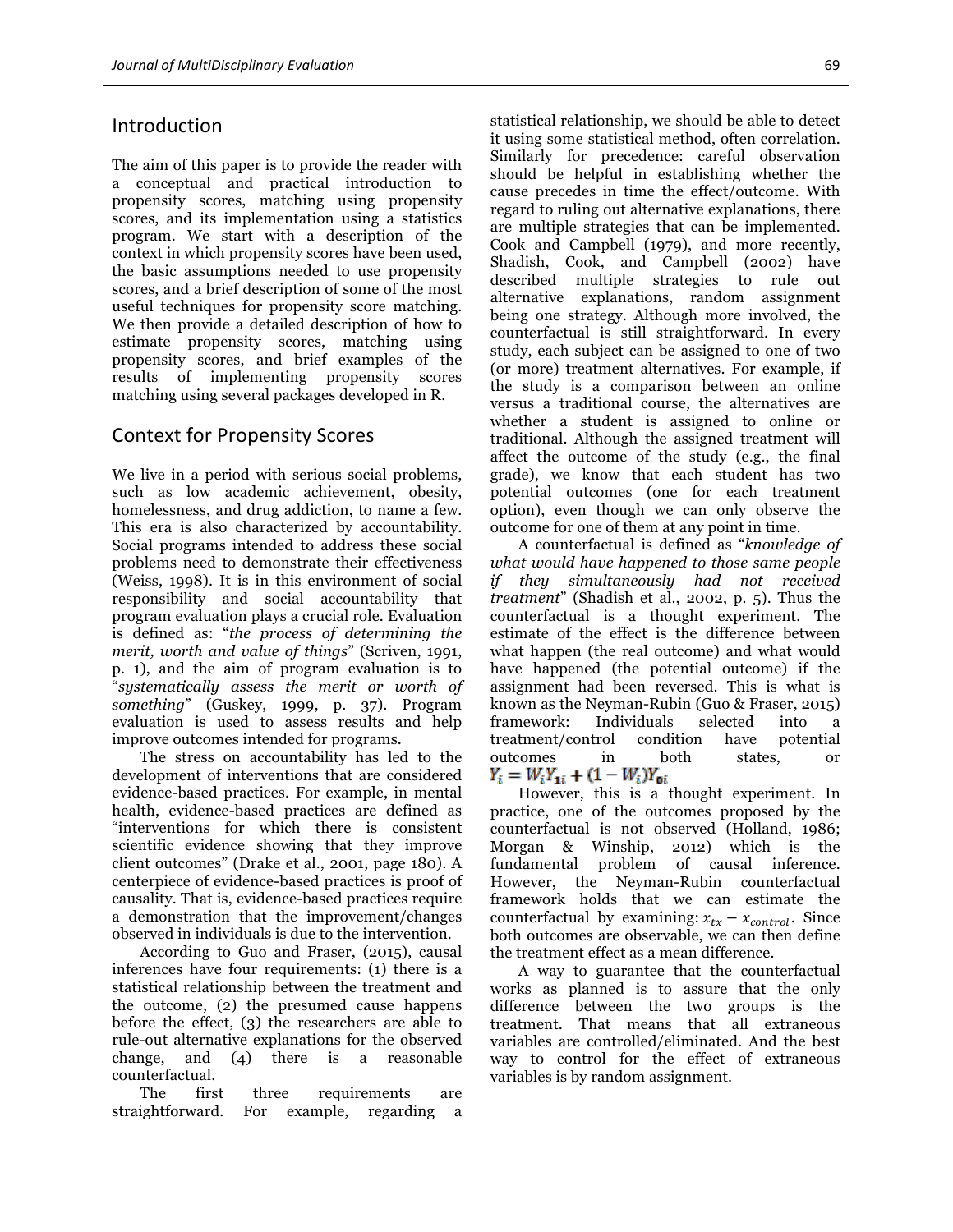Given the importance of causality, and the requisites needed to assign it with confidence, evidence-based programs tend to rely on the use of experimental approaches. The experimental approach has two characteristics: 1) it manipulates the independent variable, that is, whether an individual receives (or not) the intervention under scrutiny. 2) Individuals are randomly assigned to the independent variable. The first characteristic does not define the experimental approach: most of the so-called quasi-experiments (Shadish et al., 2002) also manipulate the independent variable. What defines the experimental method is the use of random assignment. In particular, the use of random assignment helps to prove causality by improving the chances that we have ruled out alternative explanations. Another way to think about the importance of random assignment is that it increases the chances that groups are probabilistically balanced on some variables that

otherwise may affect the final outcome (D'Agostino & D'Agostino, 2007; Shadish et al., 2002), and, therefore, the Neyman-Rubin counterfactual framework holds. For example, in an obesity-reduction program, there may be several reasons for weight loss (such as peer support, level of motivation), that are not associated with the intervention, and that may affect weight reduction. Balancing through random assignment becomes important because then we can determine with a high degree of certainty that the reason we observe the weight change in this obesity reduction program is because of the intervention, and not because of some other reason (Bonell et al., 2009).

However, if one of these two conditions (manipulating the independent variable, or random assignment to rule out alternative explanations) is not met, our confidence about the causal relationship between independent and dependent variable is substantially reduced. There are several reasons why we may not be able to meet these two assumptions: 1) Despite the use of random assignment, equivalent groups are not achieved. 2) Due to ethical or logistical reasons random assignment is not possible (Bonell et al., 2009).

The first reason is known as randomization failure (Bonell et al., 2009), and sometimes can go undetected. Usual reasons why randomization can fail are associated with missing data which happened in a systematic way. In the obesity reduction example, some individuals in the control group may drop out because they are not losing weight. Or individuals in the treatment group may drop out because they lost the weight they had as a goal, and therefore are not motivated to continue

with the program. In both instances, an analysis based only on the outcomes of the individuals who stayed until the end of the program may produce biased results (i.e., the average weight loss observed across groups is either under-estimated or over-estimated with respect to the real weight loss, had all the individuals in the original sample stayed until the end of the study).

Sometimes random assignment cannot be accomplished because of ethical or logistical reasons. For example, it will be unethical to randomly assign individuals to either a control or treatment condition if those assigned to the control condition were to lose access to some important resource (e.g., a drug that may save or prolong their lives), or those in the treatment group could risk to lose some benefit they might already have (e.g., Medicare or Medicaid benefits). Logistically, there are multiple treatment conditions that are attributes (i.e., intrinsic to the individual such as gender, ethnicity, socioeconomic status, disability (Gliner, Morgan & Leech, 2009) which cannot be manipulated by the evaluator (i.e., individuals cannot be assigned to a different gender). In both cases, individuals are not assigned to a treatment condition at random, thus confidence regarding causality is compromised and the study becomes a quasiexperiment.

There are some steps we can take to improve quasi-experiments:

- 1. We can try to rule-out alternative explanations by adding elements to the research design; for example, we can add: (a) observations (pretest and posttests), (b) comparison groups (control, placebo, other treatments); (c) other factors that may be related to outcomes, and (d) other outcome variables that should not be affected by the intervention.
- 2. We can use statistical adjustments to try to control alternative explanations. For example: (a) matching, stratification, weighting, using covariates with ANCOVA or regression models; (b) single, multiple, or aggregate covariates; or (c) propensity scores

As a consequence of randomization failure, or because of the logistical or ethical reasons just described, in a very large number of real-world interventions, experimental approaches are impossible or very difficult to implement. If we are still interested in demonstrating the causal link between our intervention and the observed change, our options become limited. Some options include regression discontinuity designs (Trochim, 1984; Shadish et. al., 2002) which can strengthen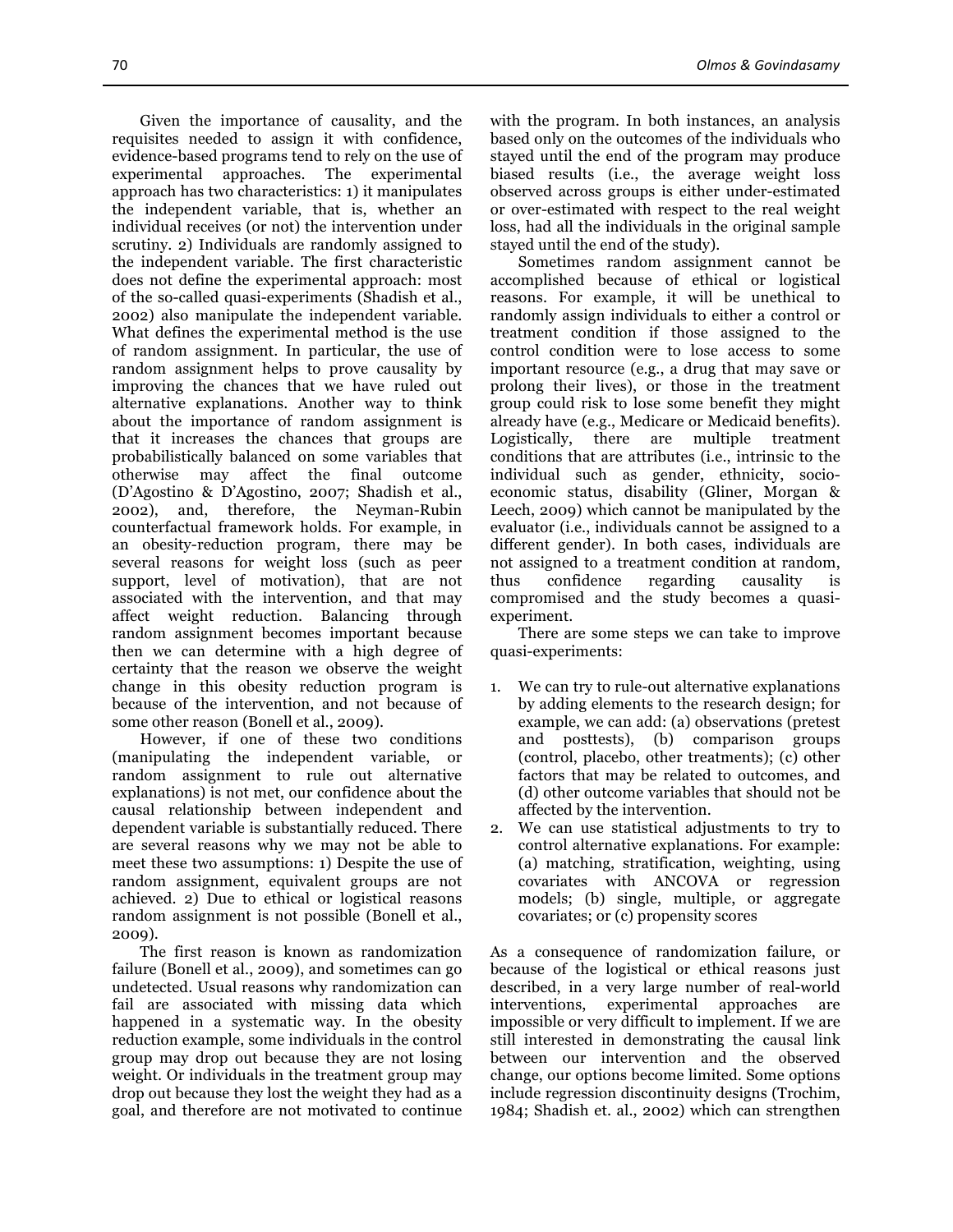our confidence about causality by selecting individuals to either the control or treatment condition based on a cutoff score. Another alternative when random assignment fails, or when we cannot randomly assign people to treatment conditions because of ethical or logistical reasons, is propensity scores.

## Propensity Scores

Propensity scores is a statistical technique that has proven useful to evaluate treatment effects when using quasi-experimental or observational data (Austin, 2011; Rubin, 1983). Some of the benefits associated with propensity scores are: (a) Creating adequate counterfactuals when random assignment is infeasible or unethical, or when we are interested in assessing treatment effects from survey, census administrative, or other types of data, where we cannot assign individuals to treatment conditions (Austin, 2011). (b) The development and use of propensity scores reduces the number of covariates needed to control for external variables (thus reducing its dimensionality) and increasing the chances of a match for every individual in the treatment group. (c) The development of a propensity score is associated with the selection model, not with the outcomes model, therefore the adjustments are independent of the outcome.

Propensity scores are defined as the conditional probability of assigning a unit to a particular treatment condition (i.e., likelihood of receiving treatment), given a set of observed covariates:  $(z=i|X)$ 

Where  $z =$  treatment,  $i =$  treatment condition, and  $X = covariates$ . In a two-group (treatment, control) experiment with random assignment, the probability of each individual in the sample to be assigned to the treatment condition is:  $(z=i|X)=0.5$ . In a quasi-experiment, the probability  $(z=i|X)$  is unknown, but it can be estimated from the data using a logistic regression model, where treatment assignment is regressed on the set of observed covariates (the so-called *selection model*). The propensity score then allows matching of individuals in the control and treatment conditions with the same likelihood of receiving treatment. Thus, a pair of participants (one in the treatment, one in the control group) sharing a similar propensity score are seen as equal, even though they may differ on the specific values of the covariates (Holmes, 2014).

Conventional matching using covariates can work well; however, as the number of covariates increases, it becomes difficult to find good matches for subjects in the treatment group. Thus matching using covariates can result in dropping cases and, when there are many covariates or lots of variation, matching may be impossible. As described earlier, propensity scores provide an advantage in this case because they reduce the dimensionality by summarizing many covariates into a single score. Rosenbaum and Rubin (1983) explain that propensity scores summarize many fine scores into a single coarse score. They have also shown that a coarse score can balance differences observed in the fine scores between treated and control participants.

# Endogeneity and the Ignorable Treatment Assignment Assumption (ITAA)

There are two assumptions associated with causality that we need to understand before we can use propensity scores:

#### *Endogeneity*

In order to work, regression models need to meet some assumptions (Draper & Smith, 1998). One of them calls for independence between the independent variables in the model and the error term. Violations of this assumption are usually associated with omitted variables. That is, there is some other variable that is not included in the model which is correlated with both the dependent and the independent(s) variables. Omitted variables are one of the major problems in nonexperimental (observational/quasi-experimental) studies, because if we do not take them into account, they will create a biased estimate of the effect. That is, our interpretation of the regression model will either under-estimate or over-estimate the relationship between the independent and dependent variables. Omitted variables represent a form of endogeneity which affects our ability to establish accurate causal relationships.

#### *Ignorable Treatment Assignment Assumption*

One of the four requirements needed to demonstrate causality is the counterfactual, which is supported by the Neyman-Rubin counterfactual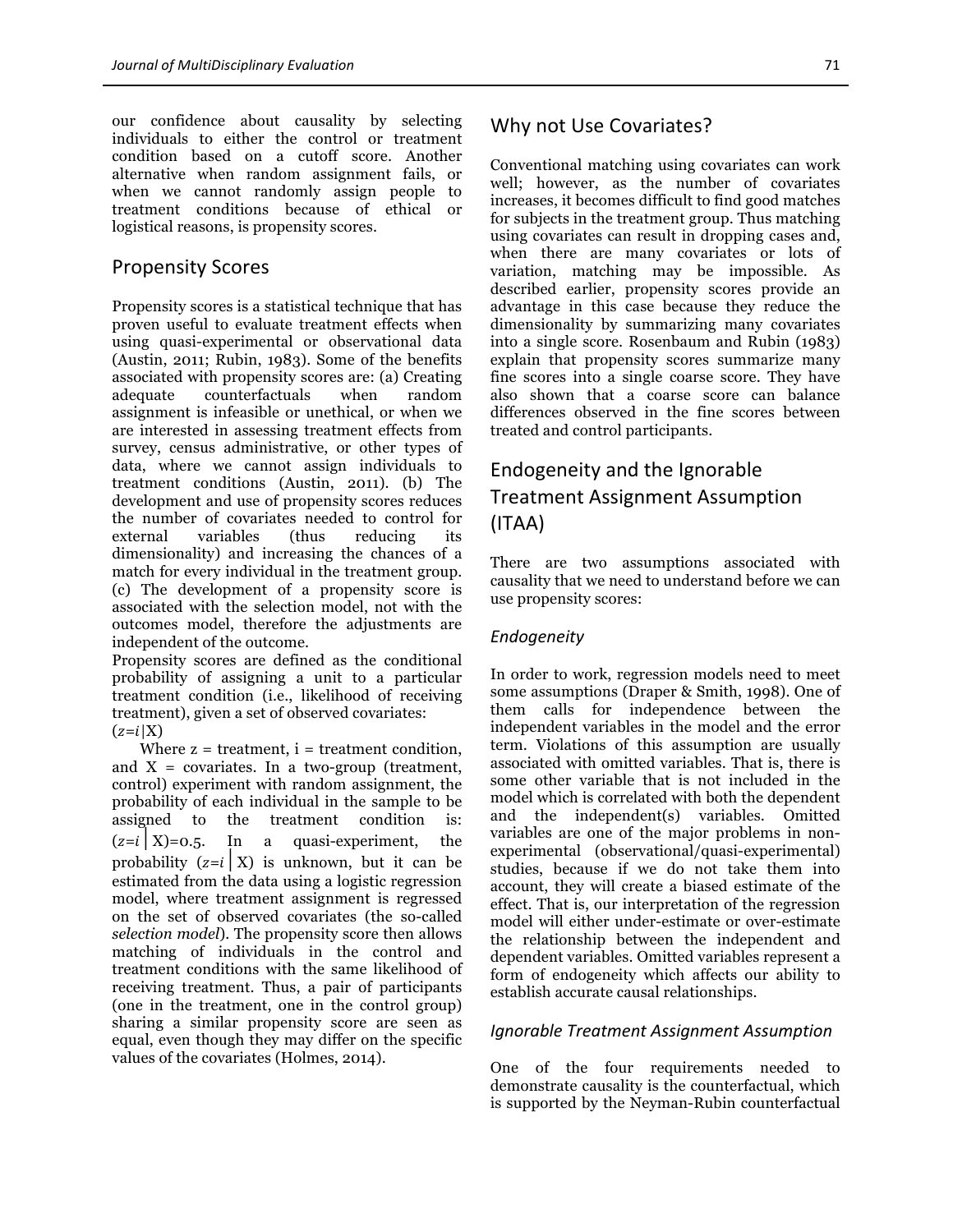model (Rubin, 2005). This framework relies in one important assumption known as the Ignorable Treatment Assignment Assumption, which states that conditional on covariates, the assignment of study participants to treatment conditions is independent of the outcome:  $(Y_1 0, Y_1 1) \perp W \parallel X$ Under random assignment, this assumption holds, but it does not necessarily hold under quasiexperiments, where it may be important to investigate how participants were assigned to the treatment conditions. Although some of the processes by which individuals select/are assigned to specific treatment conditions can be examined empirically, a full account of treatment selection is sometimes impossible (e.g., when subjects are motivated to select one treatment condition, and the researcher does not have a valid measure/is not aware of their motivation).

If we cannot determine all the reasons why a participant is assigned to a treatment, then we will have an endogeneity problem (Morgan & Winship, 2012). Thus it is important to make sure that we can identify all of the reasons why participants are in the treatment or control conditions.

## Conventional Matching in R

Conventional forms of matching allow researchers to create two groups of individuals (control, treatment groups) that are matched in variables that are believed to be critical in the selection process, thus creating counterfactuals for the individuals in the opposite group. Below, we briefly describe two of the conventional ways of matching, as well as R code to conduct it. However, a more thorough description of the interpretation will be included in the section: "Implementing a propensity score analysis with R." The following code and examples use the dataset "Lalonde," included and described in the packages MatchIt (Ho, Imai, King & Stuart, 2011) and matching (Sekhon, 2011).

#### *Mahalanobis Metric Matching*

Mahalanobis metric distance matching is based on the Mahalanobis distance, which calculates distances in a multidimensional space (Guo & Fraser, 2015). In the context of matching, once participants in the control group are selected at random, we calculate distances between treated and control participants:  $d(i, j) = (u - v)^T C^{-1} (u - v)$  where u (treatment) and v (control) are the matrices with covariates, and C-1 is the inverse variance-covariance matrix for the control subjects. The control subject with the minimum distance  $d(i,j)$  is chosen as the match for a treated subject. Both subjects are removed from the pool, and the process repeats until we match all treated subjects. Notice that this approach does not lose participants, because we are selecting participants from the control group who have a minimum distance to participants in the treatment group. However, it is possible that an individual from the control group who is selected as the match for a participant in the treatment group, is not close in a multidimensional space. In fact, as the number of covariates increases, the average Mahalanobis distance between observations also increases (Gu & Rosenbaum, 1993; Stuart, 2010; Zhao, 2004).

#### *Mahalanobis Metric Matching with Calipers*

A proposed solution to this distance problem is the use of Mahalanobis matching but where the distance is estimated based on a caliper. In this context, the selection of the closest match is determined by  $||d(i, j)|| < \varepsilon$  where epsilon is a prespecified tolerance for matching (a "caliper"). Cochran and Rubin (1973) suggested using a caliper size of one-fourth of a standard deviation of the sample estimated propensity scores (i.e.,  $ε <$ .25  $\sigma_{\rm p}$ , where  $\sigma_{\rm p}$  denotes standard deviation of the estimated propensity scores of the sample). Figure 1 below presents the commands used to conduct matching using Mahalanobis distance in the package Matchit (Ho, Imai, King & Stuart, 2011).

m.mahal <- matchit(treat ~ age + educ + nodegree + re74 + re75, data =lalonde, mahvar s = **c**("age", "educ", "nodegree", "re74", "re75"), caliper = 0.25, replace = FALSE, di stance= "mahalanobis") **summary**(m.mahal)

*Figure 1*. Conventional matching using Mahalanobis distance with the package MatchIt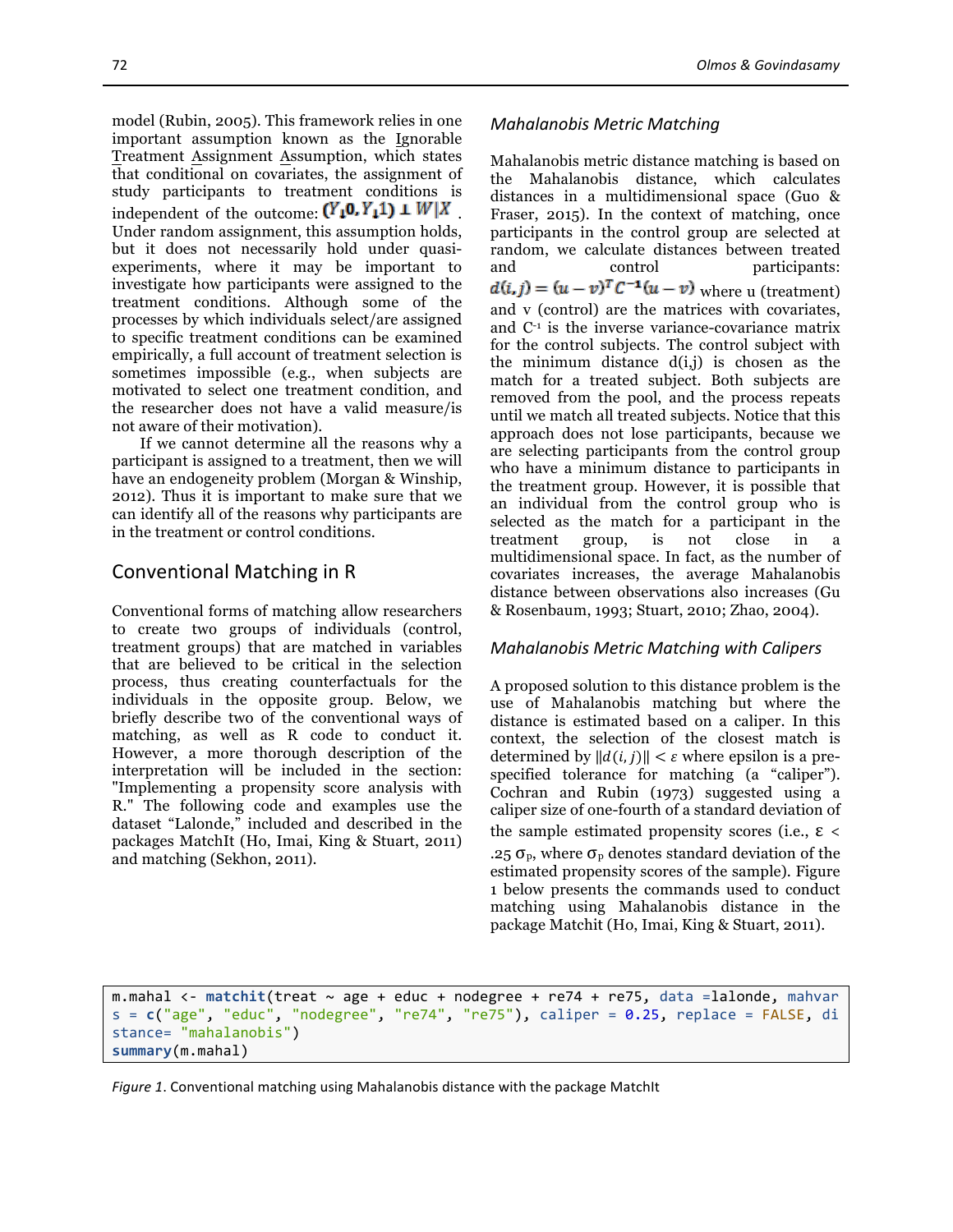In this figure it can be observed that a caliper is included (i.e., caliper = 0.25). As recommended by Rosenbaum and Rubin, 1985, the default is 0.25  $\mathcal{E}_{\text{p}}$ .

## Types of Matching Using Propensity Scores

Conventional matching techniques work well in many conditions. However, as described earlier, the use of propensity scores for matching has some advantages such as coarse score balancing (Rosenbaum and Rubin, 1983). Once propensity scores have been calculated, we proceed to find participants in the control group that will have similar propensity scores to those in the treatment group. We use a typology similar to that proposed by Bai and Clark (2012) to differentiate between greedy matching and more complex forms of matching.

### *Greedy Matching*

This type of matching is called greedy because the match for a participant in the treatment group is based on the first case of the control group that meets the criteria for matching. Even if that participant in the control group would serve as a better match for a subsequent participant in the treatment group, the match will still be based on the first case. Most algorithms will select participants from both the control and treatment group at random; thus, the match from one run to

the next will render different groups with different degrees of matching. The most common greedy matching algorithms and their code in R are described below:

#### *Near Neighbor Matching*

The near neighbor matching procedure matches participants from the control group to participants from the treatment group based on closeness. A participant (j) with propensity score  $P_i$  in the control sample  $(I_0)$  is a match for a participant (i) with propensity score  $P_i$  in the treatment group, if the absolute difference between their propensity scores is the smallest  $C(P_i) = \min_i ||P_i - P_i||, j \in I_0$ . The most traditional matching is of one participant in the control to one participant in the treatment. In those cases, we speak about 1-to-1 (1:1) matching. However, it is possible to have more than one participant from the control group to be matched with a participant in the treatment group. In those cases, we speak about an m-to-1 (m:1) matching. Having more individuals from the control group matched to every individual in the treatment group means better estimates for the counterfactual in the control group. However, this approach requires a sample size for the control group several times larger than the number of individuals in the treatment group. Figure 2 presents the commands to estimate near neighbor using the default (1:1) using the package MatchIt. Figure 3 presents the commands to estimate near neighbor using a 2:1 ratio:

```
#---Match	using	near-neighbor
m.nn \le - matchit(treat \sim age + educ + nodegree + re74 + re75, data =lalonde, method= "
nearest", ratio = 1)
summary(m.nn)
```
*Figure 2.* Propensity score matching using near neighbor for a 1:1 ratio with the package MatchIt

```
#---match	using	near-neighbor	with	ratio	=	2
m.nn2 <- matchit(treat ~ age + educ + nodegree + re74 + re75, data =lalonde, method=
"nearest", ratio = 2)
summary(m.nn2)
```
*Figure* 3. Propensity score matching using near neighbor for a 2:1 ratio with the package MatchIt

The keyword to change the ratio from the default (1:1) to a  $(2:1)$  ratio is the subcommand: ratio = 2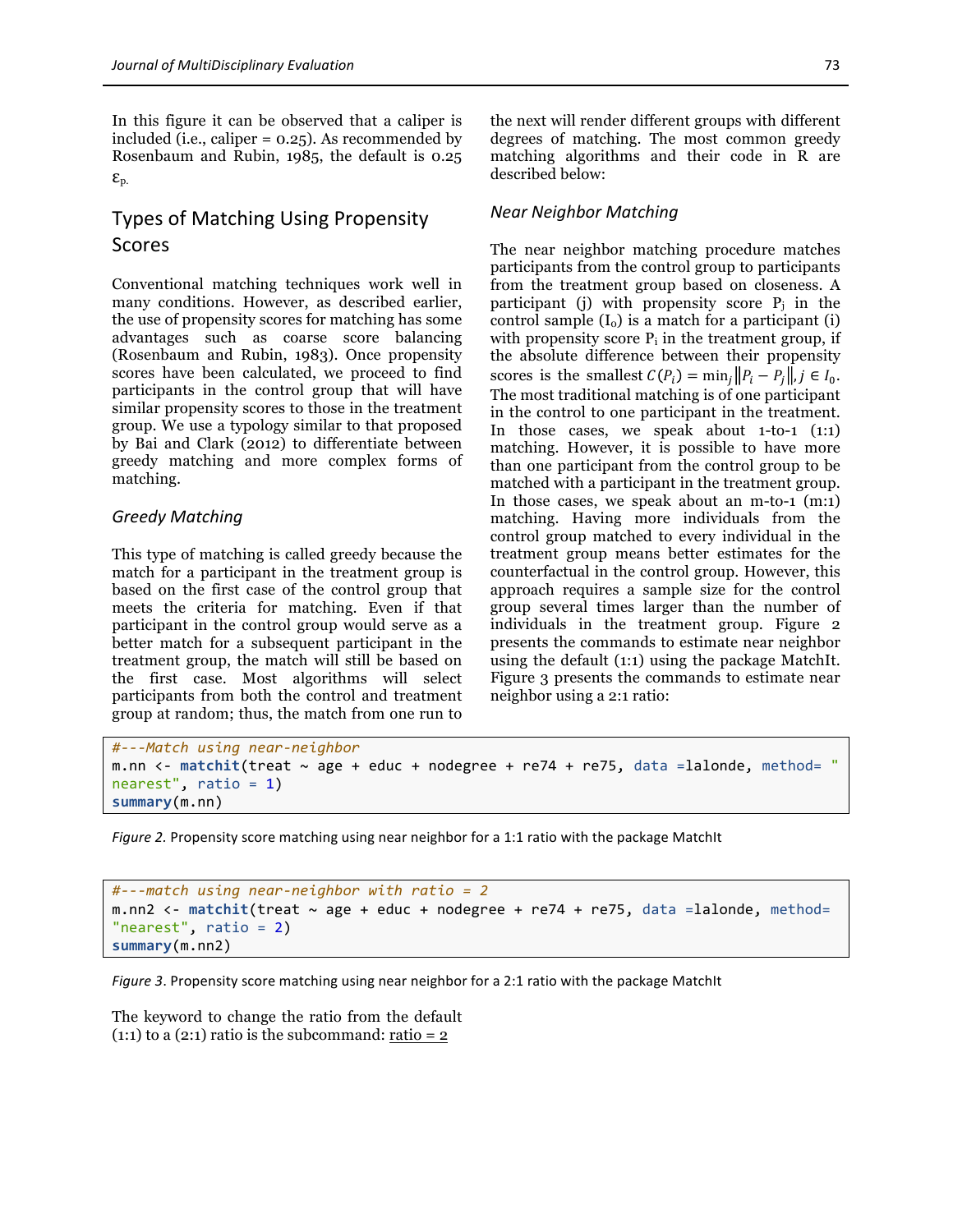#### *Near Neighbor with Caliper Matching*

Similarly to the case defined for Mahalanobis distance, in near neighbor matching, sometimes individuals who are not close in terms of their propensity scores, can be matched. Thus, in this case, near neighbor-match can be considered only if the absolute distance between treatment and control participants meets the condition:  $||P_i - P_j|| < \varepsilon$ ,  $j \in I_0$  where  $P_i$  and  $P_j$  are propensity scores for treatment and control,  $\epsilon$  is

the caliper. As described earlier, Rosenbaum and Rubin (1985) have suggested that  $\epsilon < 0.25 \sigma_{p}$ , where  $\sigma_{\rm p}$  = standard deviation of the estimated propensity scores of the sample. This approach is popular because multivariate analyses using the matched sample can be undertaken, if the sample is sufficiently large. Figure 4 presents the commands to estimate near neighbor using a caliper matching of  $0.1 \sigma_p$  using MatchIt:

```
#---Match	using	near	neighbor	with	calipers
m.nnc <- matchit(treat \sim age + educ + nodegree + re74 + re75, data =lalonde, method=
"nearest", caliper = .1)
summary(m.nnc)
```
*Figure 4.* Propensity score matching using near neighbor with a caliper of 0.1 with the package MatchIt

The default caliper in MatchIt is 0.25.

## *Combining Propensity Scores and Mahalanobis Matching*

This strategy combines propensity scores and the Mahalanobis distance for matching. After propensity scores have been calculated in all the participants, the estimates are added to the datafile. Next, participants in the treatment group are randomly ordered. Afterwards, the Mahalanobis distances for the participants in the control and treatment groups are calculated using the combination of variables (x) and the propensity score  $\hat{e}(x)$  (Guo & Fraser, 2015). Figure 5 presents the commands to estimate the propensity scores, and the Mahalanobis distance plus propensity scores using MatchIt. The steps are recounted below:

```
#---Compute	Propensity	score
ps<- glm(treat	~ age	+ educ	+ nodegree	+ re74	+ re75,	data	=lalonde,	family	= binomia
l())
summary(ps)
#---Attach	the	predicted	propensity	score	to	the	datafile
lalonde$psvalue	<- predict(ps,	type	= "response")
#---match	using	Mahalanobis distance	including	Propensity	score
m.mahalp <- matchit(treat ~ age + educ + nodegree + re74 + re75 + psvalue, data =lalo
nde, mahvars = c("age", "educ", "nodegree", "re74", "re75", "psvalue"), caliper = 0.2
5, replace = FALSE, distance= "mahalanobis")
summary(m.mahalp)
```
*Figure* 5. Propensity scores plus Mahalanobis distance using MatchIt

#### *Optimal Matching*

This is a more complex approach to propensity score matching, which is possible because of fast computer processing speed that can make the implementation of these algorithms possible. The main goal of this approach is to find the matched samples with the smallest average absolute propensity score distance across all the matched pairs. To accomplish this goal, matched sets of treatment and control participants are identified so that the matching minimizes the total propensity score distance  $(\Delta)$  for a given data set according to the following equation: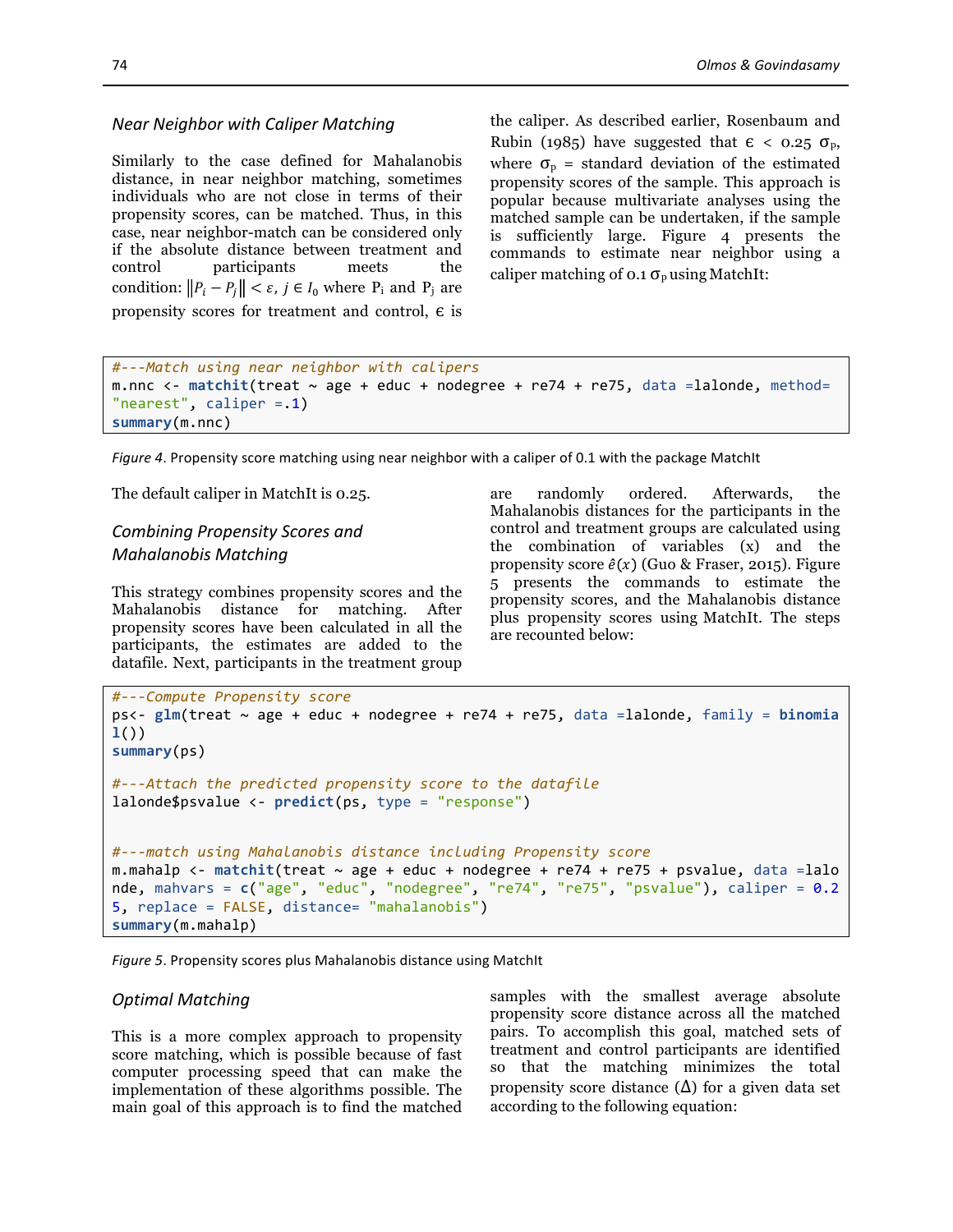$$
\Delta = \sum_{s=1}^{S} \omega\left(|A_s|, |B_s|\right) \delta(A_s, B_s)
$$

where  $\omega$  is the weight of the number of subjects in the stratum,  $|A_s|$  or  $|B_s|$  represent the number of elements in the stratum that belongs to  $A/B$ , and  $\delta$ is the distance between elements in the stratum. The optimal matching approach identifies sets of participants with the aim of minimizing the total distance between their propensity scores. A very important characteristic of this approach is that the match among participants can change, if it is found that a different match will in fact minimize the total distance even further. Figure 6 presents the commands to estimate Optimal distance using MatchIt.

```
#---Optimal	matching	with	1:1	ratio
m.om \lt- matchit(treat \sim age + educ + nodegree + re74 + re75, data =lalonde, method= "
optimal", ratio = 1)
summary(m.om)
```
Figure 6. Optimal matching using MatchIt.

Be aware that MatchIt calls the package optmatch (Hansen, Fredrickson, Bertsekas & Tseng, 2013). Thus, it may be best to install the package optmatch in advance. Figure 6 also shows that different matching ratios can be set using the subcommand ratio.

#### *Full Matching*

Full matching is a form of optimal matching where participants in either the control or treatment groups will be matched to one or more individuals in the opposite group (Hansen, 2004; Stuart,

2010). This matching is accomplished by creating subclasses automatically, and then assigning at least one individual from either the control or treatment group, and as many individuals of the opposite group. Similarly to optimal matching this approach is intended to minimize the average of the distances between treatment and control individuals within each set (Stuart, 2010). This approach is ideal for researchers who would rather not discard any participant in either sample. Figure 7 presents the commands to estimate Full distance using MatchIt.

```
#---Full	matching	
m.f1 <- matchit(treat \sim age + educ + nodegree + re74 + re75, data = lalone, method = "full", min.controls = 1, max.controls = 10, discard = "both")
summary(m.fl)
```
Figure 7. Full matching using MatchIt.

Just like for optimal matching, MatchIt calls the package optmatch (Hansen et. al., 2013). Figure 7 also shows that a minimum number and a maximum number of control cases can be specified.

# Implementing a Propensity Score Analysis with R

In this section, we provide some suggestions for the implementation of a propensity score analysis. We use the statistical program R (R Core Team, 2014), because it has multiple packages intended to calculate propensity scores, interpret the results using both statistical and graphical procedures, and it can also estimate post-matching outcomes analysis.

The analysis of quasi-experimental or observational data using propensity scores involves the development of two models: 1) the socalled selection model (which is intended to balance the groups using variables that affect only the selection process), and 2) the outcomes model (which will include variables that are associated with the outcomes only). The result of the selection model affects the outcome model through the propensity scores. Thus several of the steps described below are aimed exclusively to the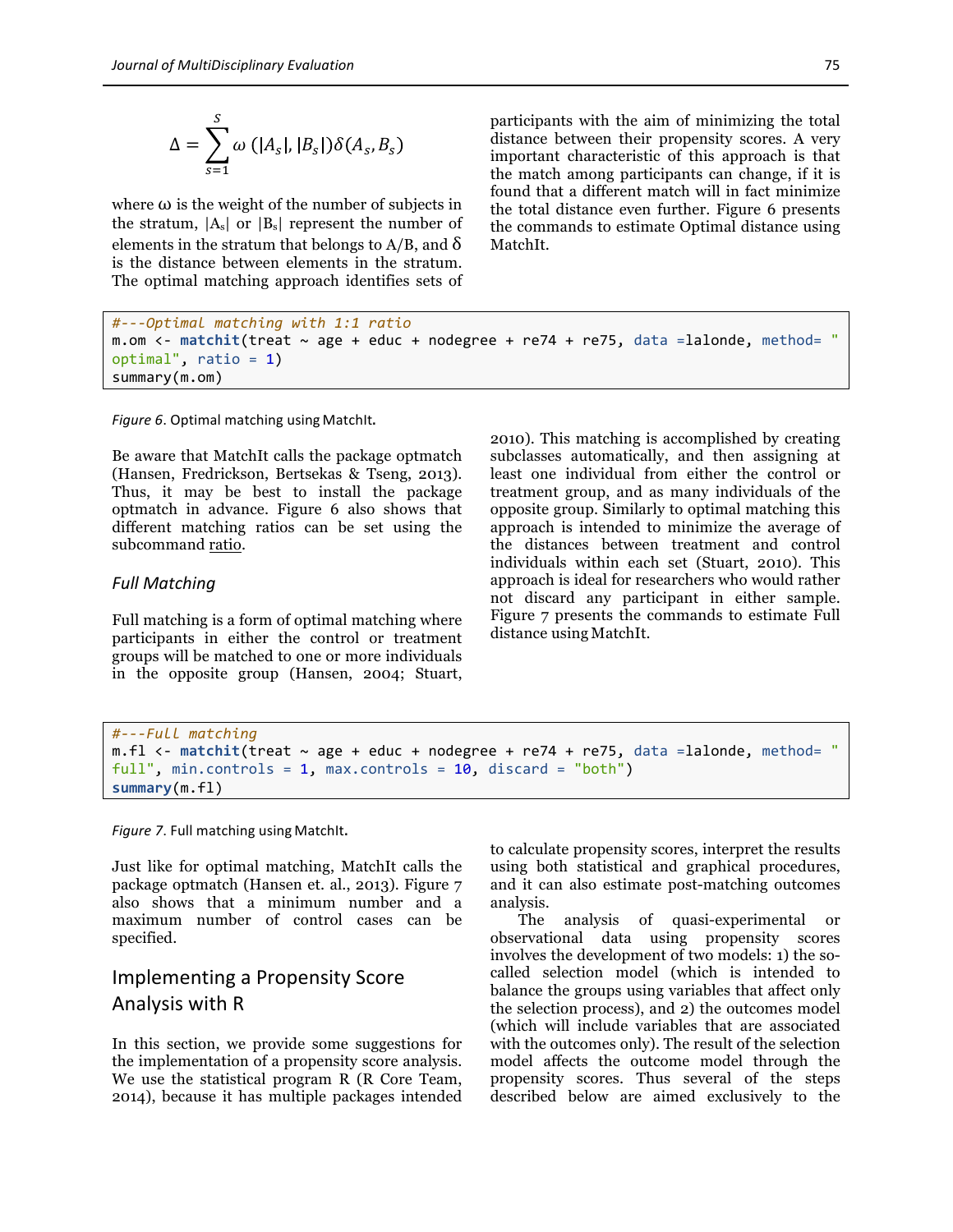selection process, and some others are intended for the outcomes model.

### **Steps Suggested for Conducting a Propensity** *Score Analysis*

When conducting a propensity score analysis, the authors follow these steps:

- 1. Preliminary analysis
- 2. Estimation of Propensity scores
- 3. Propensity Score matching
- 4. Outcome analysis
- 5. Sensitivity analysis

#### *1. Preliminary Analysis*

Before propensity scores are calculated, it is a good practice to determine if the two groups are balanced. The best practice to determine the covariates that influence group assignment is based on theoretical evidence. In addition, statistical tests can also be used to determine if the covariates are imbalanced across groups. Traditional statistical approaches include the estimation of a normalized difference (Imbens & Wooldridge, 2009), which calculates the difference between the control and treatment group for every variable included in the selection model. Hansen and Bowers (2008) suggested the equivalent of an omnibus test that checks if there is at least one variable in the selection model for which the two groups are different. The package RItools (Bowers, Fredrickson & Hansen, 2014) includes the routine "XBalance" that estimates a chi-square test to perform this omnibus test. Figure 8 includes examples of the code and the output generated by R when estimating the standardized/normalized difference and the Chi-square test using XBalance:

```
#---Computing	indices	of	covariate	imbalance	before	matching
### 1. Standardized difference
treated	<- (lalonde$treat==1)
cov \leftarrow lalonde[, 2:9]
std.diff	<- apply(cov,2,function(x)	100*(mean(x[treated])- mean(x[!treated]))/(sqrt(0
.5*(var(x[treated]) + var(x[!treated]))))abs(std.diff)
##								age							educ						black					hispan				married			nodegree	
##		24.190362			4.475509	166.771881		27.693960		71.949196		23.504820	
##							re74							re75	
##		59.575159		28.700211
### 2. chi-square test
library("RItools")
xBalance(treat \sim age + educ + nodegree + re74 + re75, data = lalonde, report = c("chi)square.test"))
##	---Overall	Test---
## chisquare df p.value<br>## unstrat 50.3 5 1.19e-09
                50.3 5 1.19e-09
##	---
## Signif. codes: 0 '***' 0.001 '** ' 0.01 '* ' 0.05 '. ' 0.1 ' ' 1
```

```
Figure 8. Testing imbalance before matching
```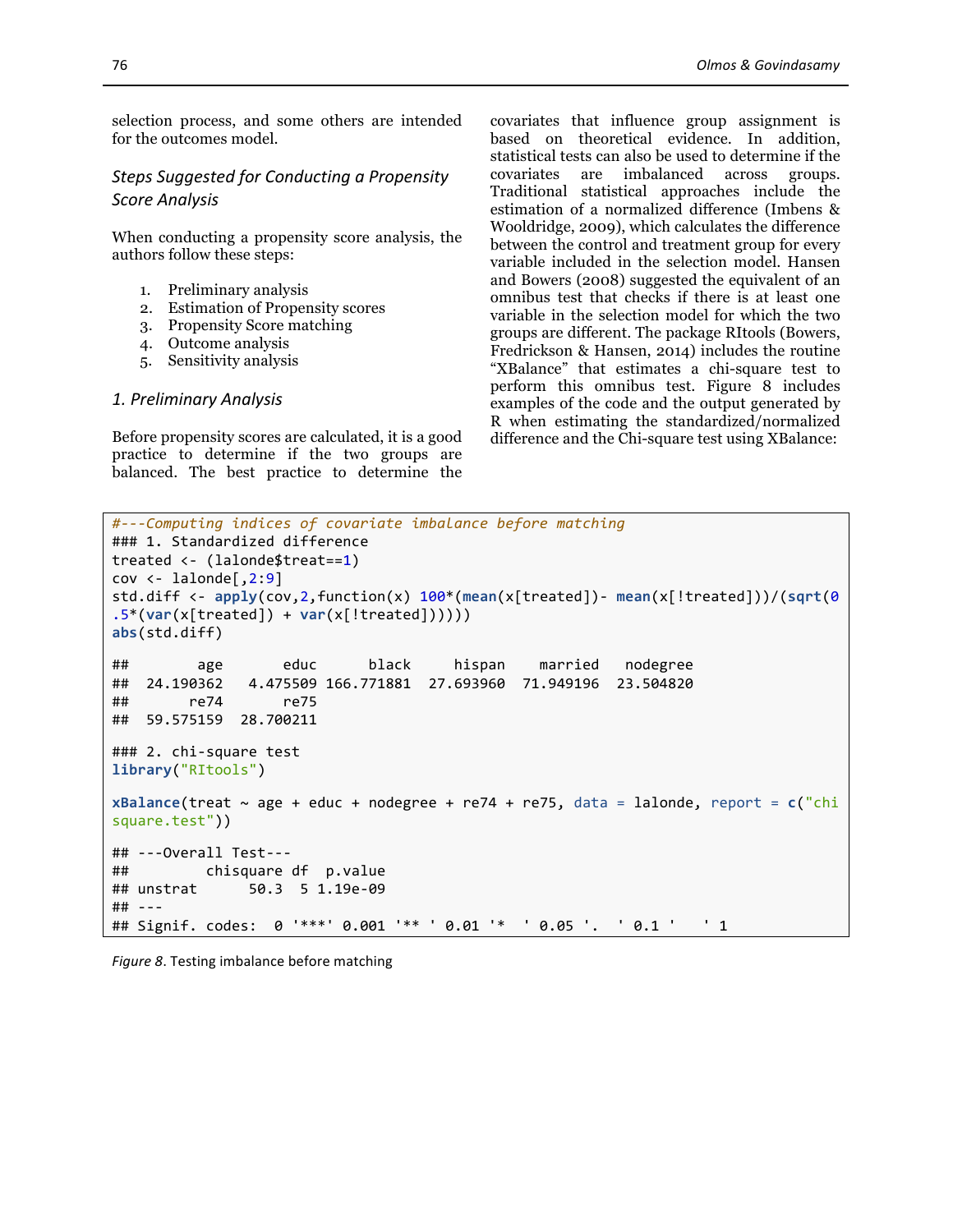For the standardized difference, absolute scores higher than 25% are considered suspect, and may indicate an imbalance for that specific variable (Stuart & Rubin, 2008). A statistically significant chi-square will indicate that at least one of the variables included in the model is creating an imbalance between the two groups. Variables that create imbalance should be included in the

selection model.Also as part of the preliminary analysis it is a good practice to assess the effects of the treatment on the outcome variable by running the outcome model. This assessment can be based on the treatment variable only (using a t-test), or include covariates (using a regression model) Figure 9 includes examples of the code and the output of a regression analysis.

```
#--- Outcome	model	using	Regression	analysis	
reg <-lm(re78 ~ treat + age + educ + nodegree + re74 + re75 + married + black + hispa
n, data = lalonde)
summary(reg)
##	
## Call:
## lm(formula = re78 ~ \sim treat + age + educ + node = re74 + re75 +##					married	+	black	+	hispan,	data	=	lalonde)
##	
##	Residuals:
## Min 1Q Median 3Q Max
##	-13595		-4894		-1662			3929		54570	
##	
##	Coefficients:
\# Estimate Std. Error t value Pr(>|t|)
## (Intercept) 6.651e+01 2.437e+03 0.027 0.9782<br>## treat 1.548e+03 7.813e+02 1.982 0.0480 *
## treat 1.548e+03 7.813e+02 1.982
##	age										1.298e+01		3.249e+01			0.399			0.6897				
## educ 4.039e+02 1.589e+02 2.542 0.0113 *
## nodegree 2.598e+02 8.474e+02 0.307 0.7593
## re74 2.964e-01 5.827e-02 5.086 4.89e-07 ***
##	re75									2.315e-01		1.046e-01			2.213			0.0273	*		
##	married						4.066e+02		6.955e+02			0.585			0.5590				
##	black							-1.241e+03		7.688e+02		-1.614			0.1071				
##	hispan							4.989e+02		9.419e+02			0.530			0.5966				
##	---
## Signif. codes: 0 '***' 0.001 '**' 0.01 '*' 0.05 '.' 0.1 ' ' 1
##	
##	Residual	standard	error:	6948	on 604	degrees	of	freedom
## Multiple R-squared: 0.1478, Adjusted R-squared: 0.1351
## F-statistic: 11.64 on 9 and 604 DF, p-value: \langle 2.2e-16
```
*Figure* 9. Outcome model using a Regression analysis

#### *2. Estimation of the Propensity Scores*

In this step, the propensity score is estimated. Although propensity scores can be estimated using models such as discriminant analysis, probit regression, boosted regression (McCaffrey, Ridgeway & Morral, 2004), and even genetic algorithms (Sekhon, 2011), logistic regression is widely used. Packages such as MatchIt (Ho, Imai,

King & Stuart, 2011) and Matching (Sekhon, 2011) estimate propensity scores using logistic regression as the default option. However, when estimating propensity scores using the default option, the fit of the model cannot be assessed. Therefore, it is recommended that a logistic regression is run to determine the model fit. Figure 10 includes the estimation of the propensity scores using logistic regression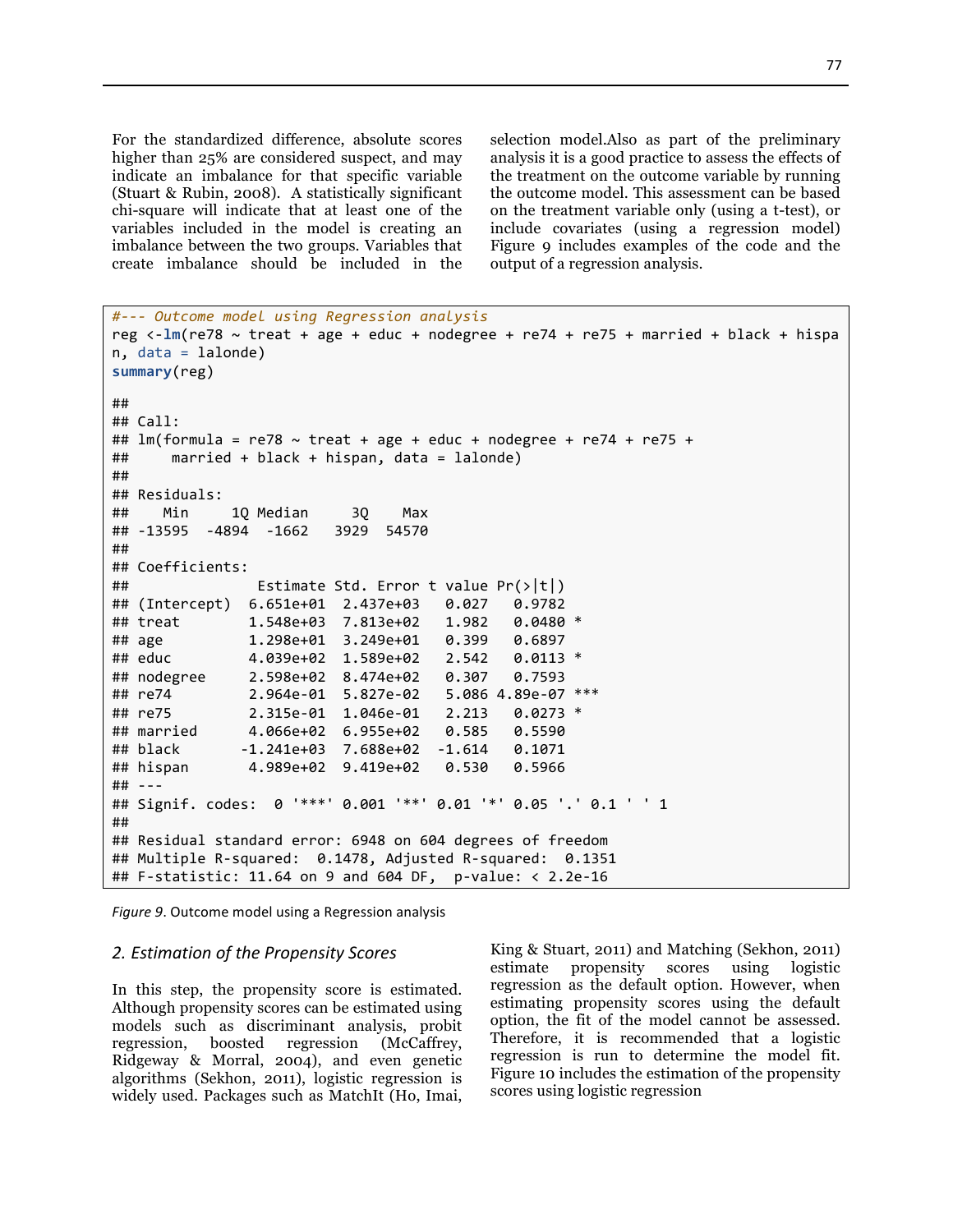```
#---Calculates	the	propensity	score
ps	<- glm(treat	~ age	+ educ	+ nodegree	+ re74	+ re75,	data	=lalonde,	family	= binomi
al())
summary(ps)
##	
##	Call:
## glm(formula = treat ~ age + educ + nodegree + re74 + re75, family = binomial(),\# \# data = lalonde)
##	
## Deviance Residuals:
## Min 1Q Median 3Q Max
##	-1.2559		-0.9053		-0.6053			1.2060			2.9809		
##	
##	Coefficients:
\# Estimate Std. Error z value Pr(>|z|)
## (Intercept) -2.694e+00 7.989e-01 -3.372 0.000746 ***
##	age										2.464e-03		1.025e-02			0.240	0.810019				
## educ 1.569e-01 5.299e-02 2.962 0.003059 **
## nodegree 8.502e-01 2.813e-01 3.023 0.002503 **
## re74 -1.225e-04 2.576e-05 -4.756 1.98e-06 ***
##	re75									2.574e-05		3.955e-05			0.651	0.515252				
##	---
## Signif. codes: 0 '***' 0.001 '**' 0.01 '*' 0.05 '.' 0.1 ' ' 1
##	
## (Dispersion parameter for binomial family taken to be 1)
##	
## Null deviance: 751.49 on 613 degrees of freedom
##	Residual	deviance: 692.88		on	608		degrees	of	freedom
##	AIC:	704.88
##	
## Number of Fisher Scoring iterations: 5
```
*Figure 10*. Propensity score estimation using logistic regression

Statistically significant estimates are identified by low (i.e., < 0.05) p-values. There are no clear suggestions as to whether to include in the final model all the variables (even non-significant). Some authors (Austin, Grootendorst & Anderson, 2007; Caliendo & Kopeinig, 2008) suggest that the final model should include not only statistically significant variables, but also variables known to be associated with selection.

Once the propensity scores have been calculated, a graphical approach can be used to assess the distributional similarity between score distributions. This graphical approach uses back to back histograms such as those created through the package Hmisc (Harrell, 2015). Back to back histograms cannot be used with Mahalanobis distance, because it is a multidimensional technique. Figure 11 presents the commands and the histograms Hmisc generates.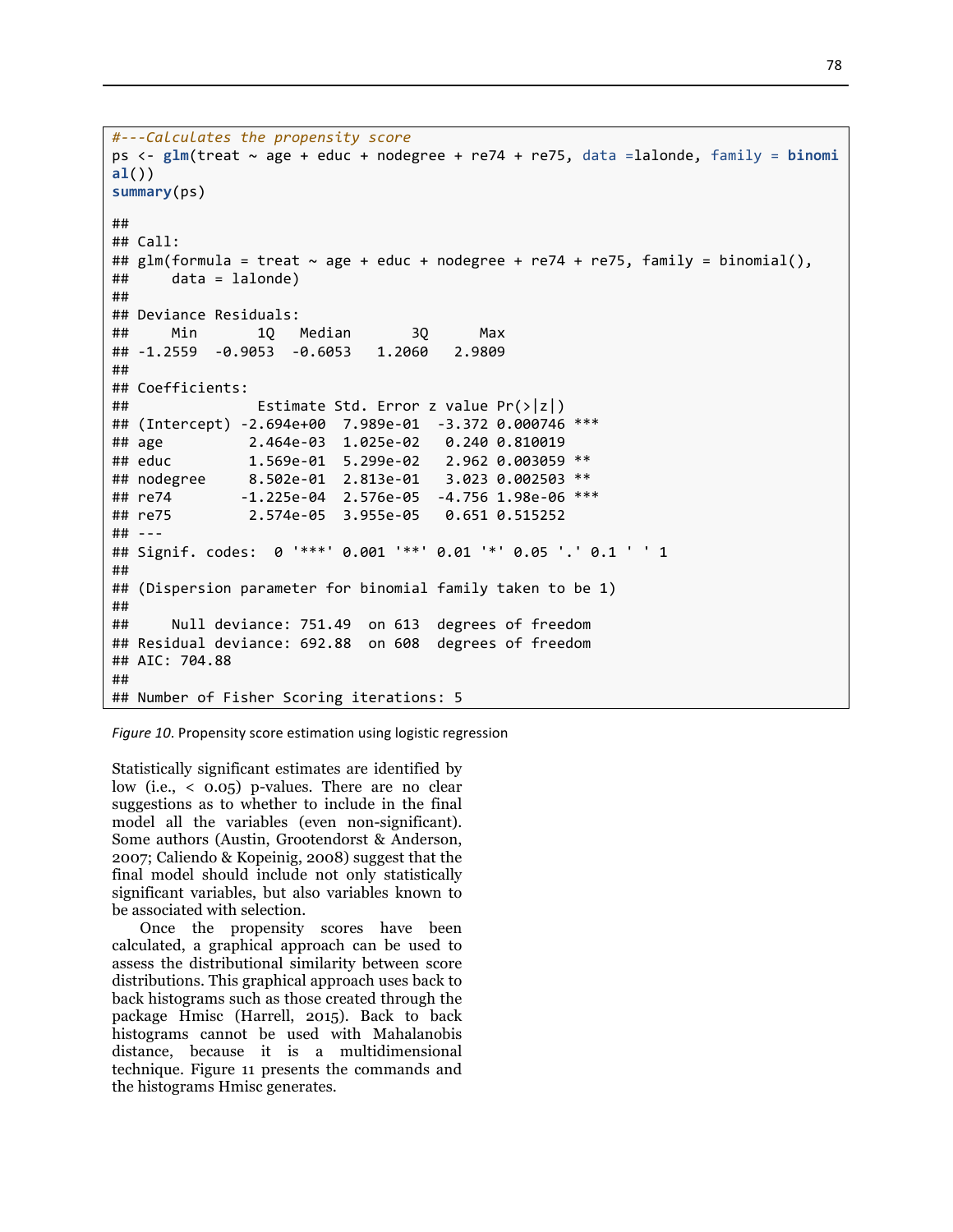

Figure 11. Back to back histogram using Hmisc

Important parameters to determine the fit are not only the shape, but also degree of overlap between the two distributions (known as the common support region (Lehner, 2008)). Matching is best when there is a common support region.

#### *3. Propensity Score Matching*

The code for running propensity score matching was provided earlier, therefore, in this section, the aim is to describe some key issues in reviewing the output of the matching algorithms. For example, it is important to check how well matching worked. Packages such as MatchIt provide summary tables that include means and standard deviations for the two groups both before and after the matching was completed. It also includes percent improvement, and finally, it provides a summary of the number of individuals included in the final sample, and cases that were not matched. The number of matched and unmatched cases is usually dependent on the match ratio imposed by the user, and the number of cases in the treatment group. For example, if the match ratio was 1:1, and there were 500 individuals in the control group and 250 in the treatment group, then 250 individuals from the control group will not be matched. Figure 12 is an output summary for near neighbor matching.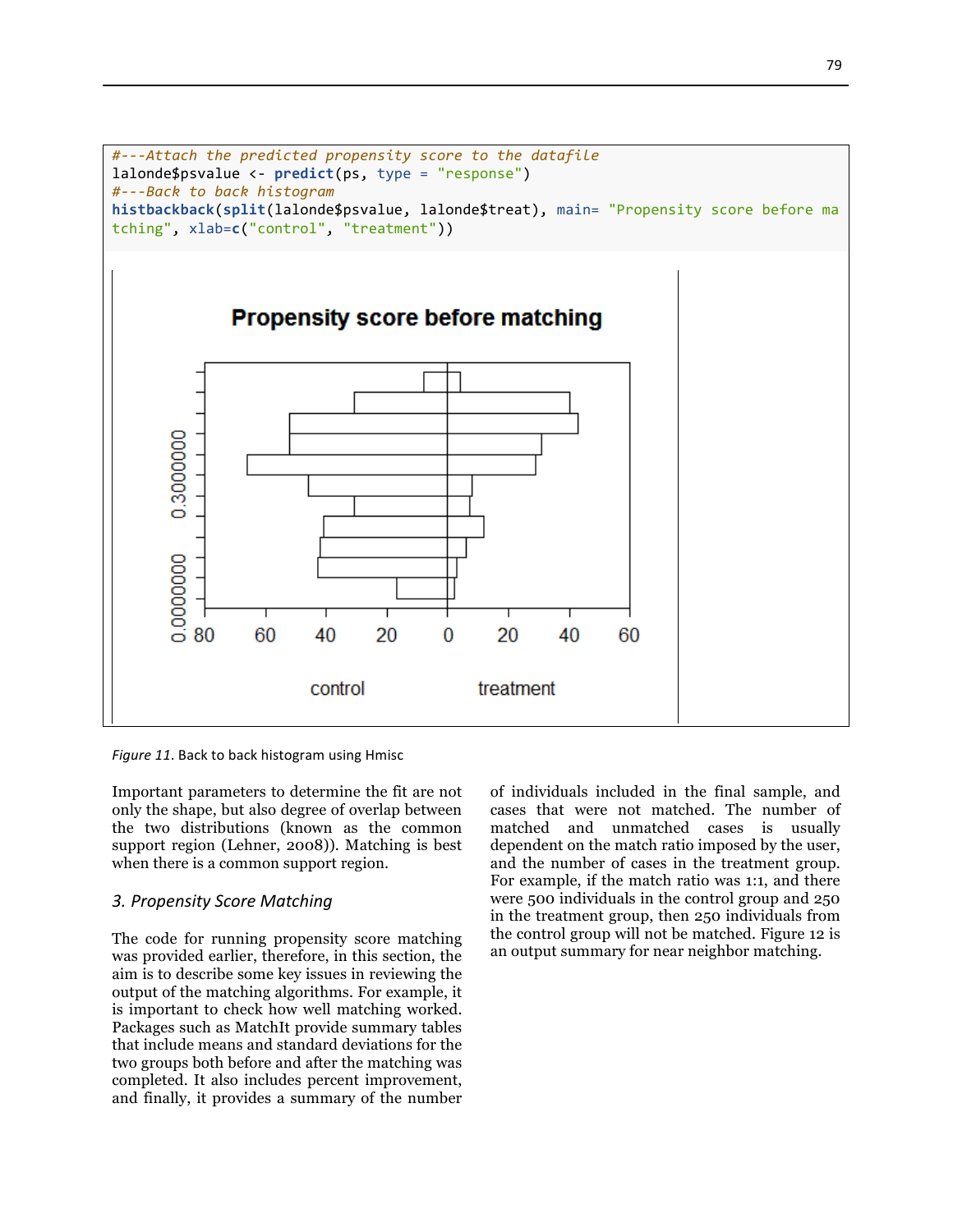```
#---Match	using	near-neighbor
m.nn <- matchit(treat ~ age + educ + nodegree + re74 + re75, data =lalonde, method= "
nearest", ratio = 1)
summary(m.nn)
##	
##	Call:
## matchit(formula = treat \sim age + educ + nodegree + re74 + re75,
##					data	=	lalonde,	method	=	"nearest",	ratio	=	1)
##	
## Summary of balance for matched data:
##										Means	Treated	Means	Control	SD	Control	Mean	Diff		eQQ	Med
##	distance								0.3650								0.3603					0.1092				0.0047			0.0016
## age      25.8162    24.7838   9.6480  1.0324  3.0000
##	educ											10.3459							10.1676					2.6166				0.1784			0.0000
##	nodegree								0.7081								0.7459					0.4365			-0.0378			0.0000
##	re74									2095.5737					2218.4725		4371.6213	-122.8988	104.5930
##	re75									1532.0553					1428.9774		2297.0371		103.0779	172.5310
## eQQ Mean eQQ Max
##	distance			0.0052					0.0303
##	age								2.9568					8.0000
##	educ							0.5351					4.0000
##	nodegree			0.0378					1.0000
##	re74					445.2718		9177.7500
##	re75					409.0697	13737.8900
##	
## Percent Balance Improvement:
##										Mean	Diff.			eQQ	Med	eQQ	Mean			eQQ	Max
##	distance				94.8731			98.2359		94.3852			82.4986
##	age									53.3698	-200.0000			9.4371			20.0000
##	educ							-61.4069		100.0000		23.8462				0.0000
##	nodegree				66.0256				0.0000		66.6667				0.0000
##	re74								96.5122			95.6879		87.7028				0.4204
##	re75								88.9689			82.4145		61.4325	-102.1762
##	
##	Sample	sizes:
##											Control	Treated
##	All											429					185
## Matched 185 185
## Unmatched 244 0
## Discarded 0 0
match.data	= match.data(m.nn)
```
Figure 12. Near neighbor matching using MatchIt

Graphical approaches (such as the jitter type in the package MatchIt), will help the user get some idea of whether the individuals not matched are in some specific part of the propensity-score continuum. Figure 13 shows an example of such a plot: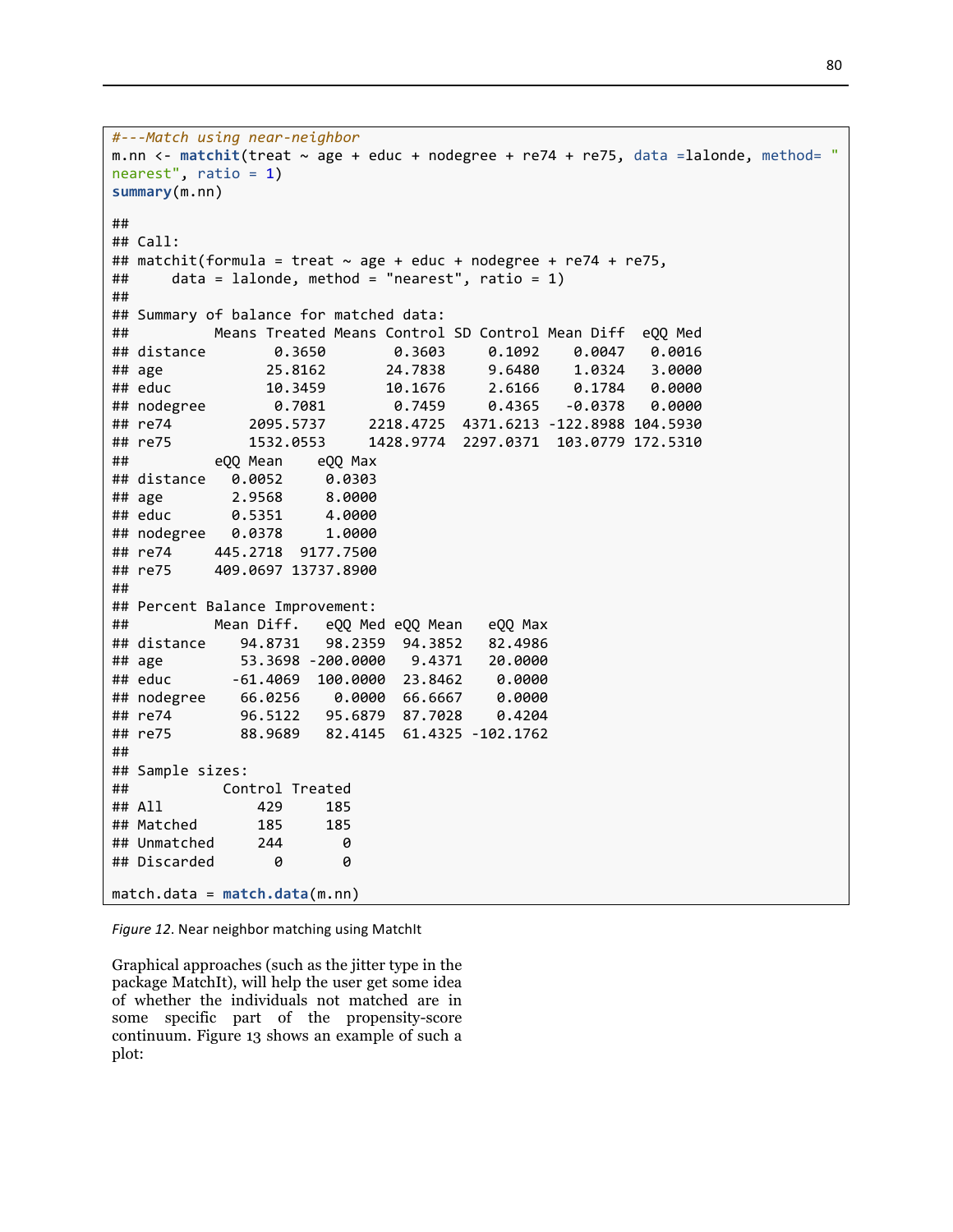

Figure 13. Jitter-type plot, package MatchIt

As can be observed in this figure, the section labeled "Unmatched control Units" shows that most of the non-matched individuals were in the lower (0.0 to 0.4) part of the propensity scores. However, there were a few cases in a higher range  $(0.5 - 0.6)$ .

It is important to determine that the groups are balanced, thus eliminating (or substantially reducing) the initial selection bias. In step 1 in this section (preliminary analysis) it was mentioned that there are both statistical as well as graphical approaches that can be used to determine the degree of imbalance. After the match has been conducted, both techniques are used again to determine that all the critical variables have been balanced. Figure 14 shows the output after the original match.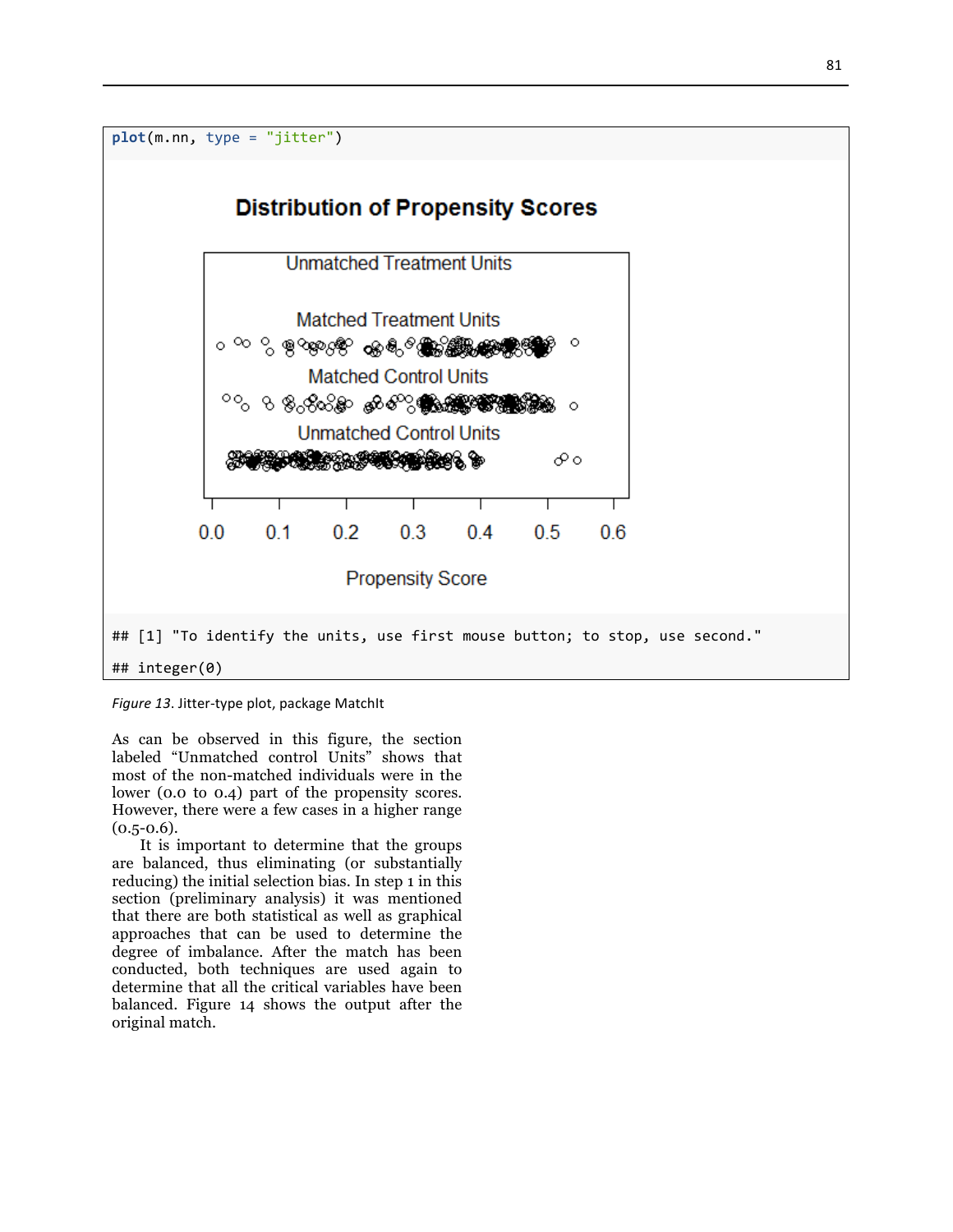```
#---Computing	indices	of	covariate	imbalance	after	matching
### 1. Standardized difference
treated1	<- (match.data$treat==1)
cov1 \leftarrow \text{match.data}[, 2:9]
std.diff1	<- apply(cov1,2,function(x)	100*(mean(x[treated1])- mean(x[!treated1]))/(sq
rt(0.5*(var(x[treated1])	+ var(x[!treated1])))))
abs(std.diff1)
##								age							educ						black					hispan				married			nodegree	
##		12.155616			7.644579	154.578773		34.492122		38.194233			8.478250	
##							re74							re75	
##			2.650808			3.686064
### 2. chi-square test
xBalance(treat \sim age + educ + nodegree + re74 + re75, data = match.data, report = c("
chisquare.test"))
##	---Overall	Test---
## chisquare df p.value
##	unstrat						2.64		5			0.755
##	---
## Signif. codes: 0 '***' 0.001 '** ' 0.01 '* ' 0.05 '. ' 0.1 ' ' 1
```
Figure 14. Post-match analysis using standard difference and the overall chi-square test

As can be observed in this figure, although the chisquare test indicates no significance, thus suggesting equivalence between the groups, the standardized difference test shows that there are some variables with a large difference (i.e., black, hispan, married) that can still be improved. Potential suggestions might include the use of interactions terms, or polynomial terms to try to reduce their imbalance. McCaffrey, Ridgeway, and Morral (2004) has suggested the use of Generalized Boosted Models (GBM) to improve the fit. This approach uses decision trees that combine simpler models into a more powerful model. Similarly, Sekhon (2011) proposes the use of a genetic algorithm to develop the best possible

model. Readers are directed to the original sources for more information about these techniques.

Other methodologists (Austin, Grootendorst, & Anderson, 2007) suggest that when balance in the selection model cannot be achieved on all the variables, those variables where balance was not achieved, and that may also be associated with the dependent variable could be included in the outcome model as covariates.

Another graphical approach that can be used to determine the match between groups is the back to back histograms. Figure 15shows a back to back histogram after the match: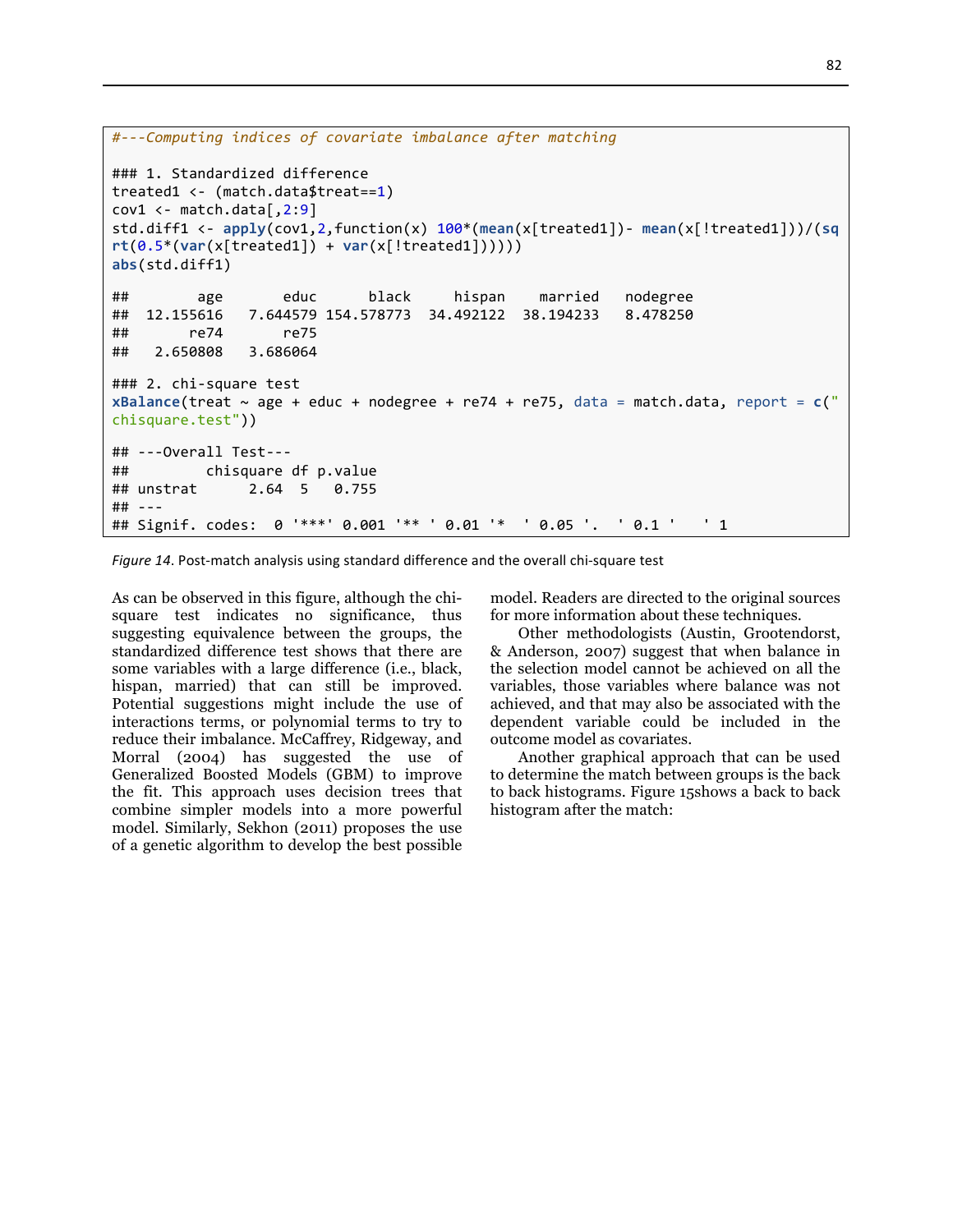

Figure 15. Back to back histogram after match

As can be observed in this figure, there is a remarkable improvement in the match between the two distributions of propensity scores after the match (compared to Figure 11, which shows the histograms for the same data before the match). This match suggests that the two groups are much more similar in terms of their propensity scores, and thus, the selection bias has been reduced substantially.

#### *4. Outcomes Analysis*

Once the researcher is satisfied with the propensity score matching, it is time to proceed with the outcome model. Several of the more frequently used techniques such as near neighbor, and Mahalanobis distances, can be used with analytic techniques such as linear regression models, ANCOVA, or even matched t-tests. However, the selection of any analytic approach to estimate the treatment effect and statistical significance should take into account the fact that the propensity score creates matched samples (Austin, 2008). Figure 16 shows the outcome analysis using paired t-test.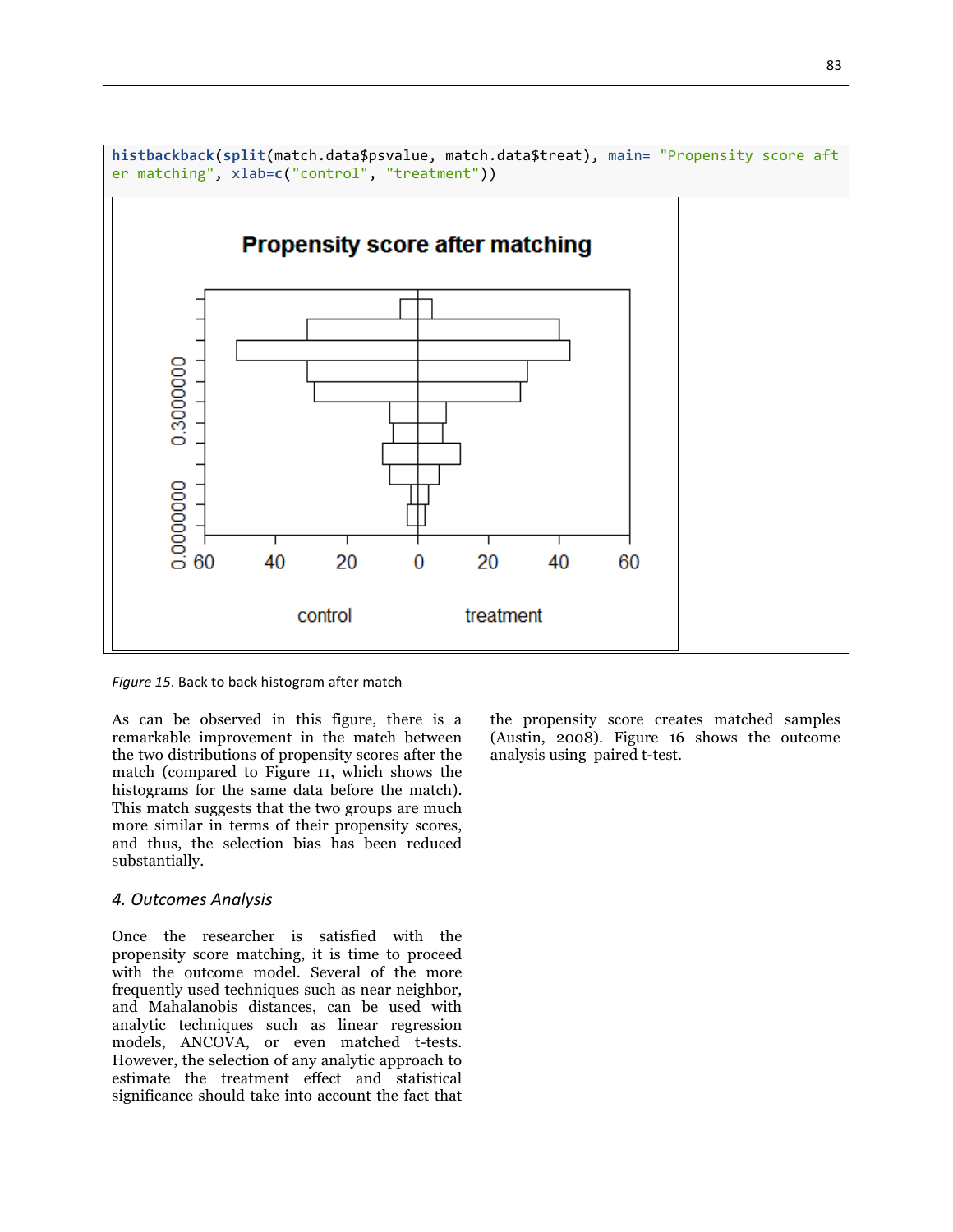```
#---Outcome	analysis	using	paired	t-test
#	this	command	saves	the	data	matched
matches	<- data.frame(m.nn$match.matrix)
#these	commands	find	the	matches.	one	for	group	1	one	for	group	2
group1	<- match(row.names(matches),	row.names(match.data))
group2	<- match(matches$X1,	row.names(match.data))
#	these	commands	extract	the	outcome	value	for	the	matches
yT		<- match.data$re78[group1]
yC		<- match.data$re78[group2]
# binding
matched.cases <- cbind(matches, yT, yC)
#Paired	t-test
t.test(matched.cases$yT,	matched.cases$yC,	paired	= TRUE)
##		Paired	t-test
##	
##	data:		matched.cases$yT	and	matched.cases$yC
## t = 0.4342, df = 184, p-value = 0.6647
## alternative hypothesis: true difference in means is not equal to 0
## 95 percent confidence interval:
##		-1156.468		1809.111
## sample estimates:
## mean of the differences
##																326.3214
```

```
Figure16. Outcome analysis using a paired t-test
```
The simplicity of these outcomes analysis make them easy to complete and their implications are usually easy to understand. For optimal and full matching however, the outcome analyses are more complex. Under optimal and full matching, it is possible to have the same individual matched against more than one individual from the other group. And for full matching, this can be the case not only for individuals in the control group, but also for individuals in the treatment group. Given that individuals can be used more than once in both the treatment and control groups, multivariate techniques should not be used.

For these two techniques, it is recommended to use the Hodges Lehman (Hodges & Lehmann, 1962) and the difference in differences (Rubin, 1979). To these authors' knowledge, there are no packages within R that can be used to compute the outcomes analysis.

An added complexity in the outcomes analysis is the possibility to compute different types of treatment effects such as the Average Treatment Effect (ATE), which is the type of treatment effect evaluators are more familiar with. Another treatment effect that can be estimated is the Average Treatment for the Treated (ATT) where the main focus is to identify individuals that can be matched to those in the treatment group. And

finally the Average Treatment for the Control (ATC) where the main emphasis is to find matches for individuals in the control group. Readers are directed to Morgan and Winship (2012), for more information about the differences among the different types of treatment effects.

#### *5. Sensitivity Analysis*

A question that any evaluator who uses propensity score matching should ask herself is: how sensitive are these results to hidden bias? Rosenbaum (2002, 2005) recommends that researchers try to answer this question by conducting a sensitivity analysis. The idea is to determine how susceptible the results presented might be to the presence of biases not identified by the researcher or removed by the matching. Rosenbaum (2002) developed methods to determine bias through several nonparametric tests such as McNemar's and Wilcoxon's signed rank test. Keele (2015) developed the package rbounds which estimates the sensitivity of the results to hidden bias. rbounds can compute sensitivity analysis straight from the package matching (Sekhon, 2011). For other propensity scores packages, some file reformatting needs to be completed before it can be submitted to rbounds. Figure 17 shows the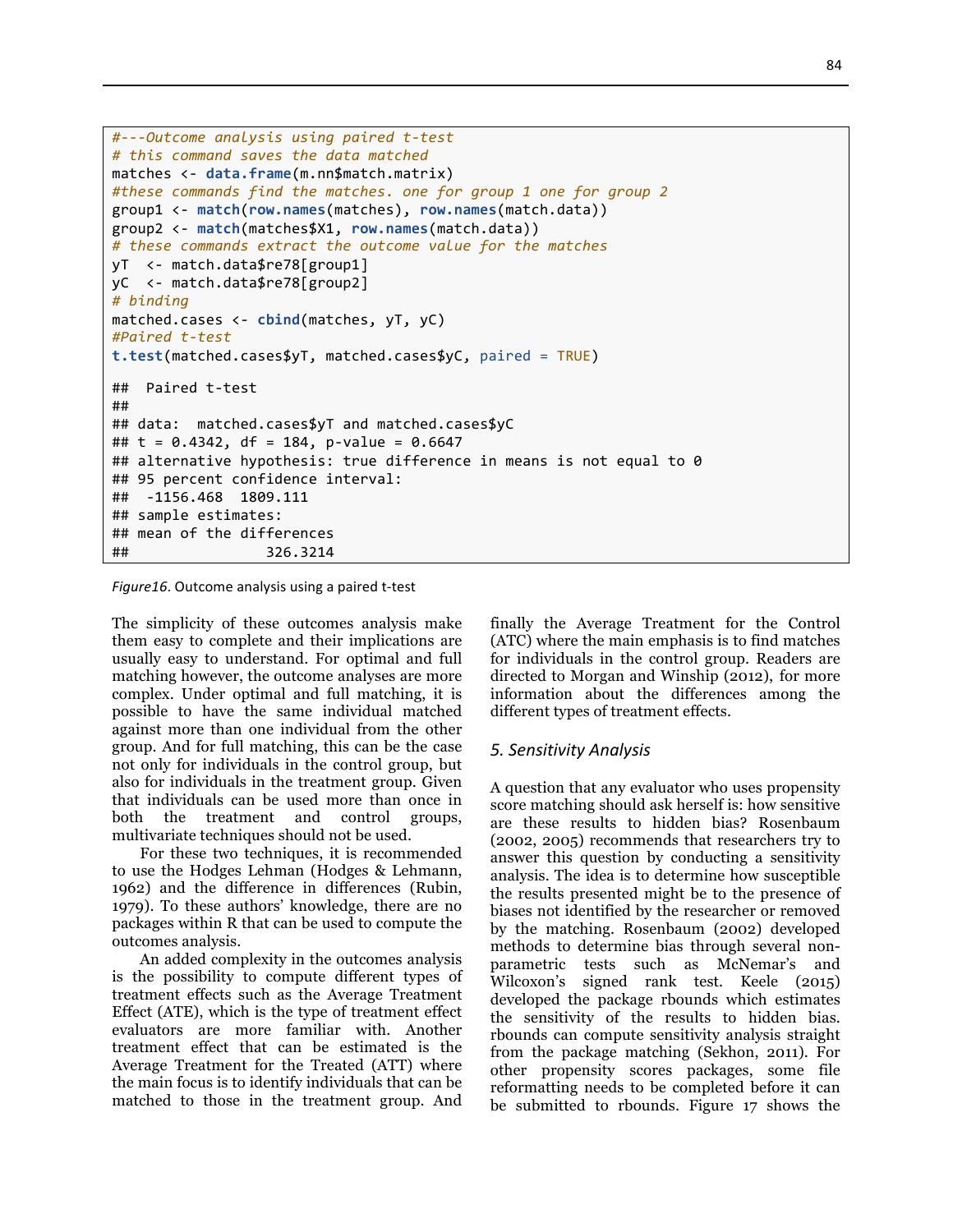sensitivity analysis using the Wilcoxon's rank sign test.

```
library("Matching")
attach(lalonde)
Y	<- lalonde$re78
Tr	<-lalonde$treat
ps <- glm(treat ~ age + educ + nodegree + re74 + re75 + married + black + hispan, dat
a	=lalonde,	family	= binomial())
#---Match	- without	replacement
Match <- Match(Y=Y, Tr=Tr, X=ps$fitted, replace=FALSE)
#---Runs	the	sensitivity	test	based	on	the	matched	sample	using	Wilcoxon's	rank	sign	
test
psens(Match, Gamma = 2, GammaInc = 0.1)##	
## Rosenbaum Sensitivity Test for Wilcoxon Signed Rank P-Value
##		
## Unconfounded estimate .... 0.2858
##	
## Gamma Lower bound Upper bound
##				1.0						0.2858						0.2858
##				1.1						0.1338						0.4904
##				1.2						0.0541						0.6809
##				1.3						0.0194						0.8227
##				1.4						0.0063						0.9113
##				1.5						0.0019						0.9595
##				1.6						0.0005						0.9828
##				1.7						0.0001						0.9932
##				1.8						0.0000						0.9975
##				1.9						0.0000						0.9991
##				2.0						0.0000						0.9997
##	
## Note: Gamma is Odds of Differential Assignment To
## Treatment Due to Unobserved Factors
##
```
*Figure 17.* Sensitivity analysis using Wilcoxon's rank sign test

In Figure 17, the value of Gamma is interpreted as the odds of treatment assignment hidden bias. A change in the odds lower/upper bounds from significant to non-significant (or vice-versa) indicates by how much the odds need to change before the statistical significance of the outcome shifts. For example, in Figure 17, the lower bound estimate changes from non-significant (0.0541) to significant (0.0194) when gamma is 1.3. That is, a change of 0.3 in the odds will produce a change in the significance value. Rosenbaum (2002) defines a study as sensitive if values of Gamma close to 1 lead to changes in significance compared to those

that could be obtained if the study is free of bias. Thus results will be more robust to hidden bias, if a very large change in the odds is needed before a change in statistical significance happens.

#### Limitations

In spite of the benefits described above, propensity scores have important limitations. Endogeneity problems are not controlled. That is, researchers still need to be able to identify and measure many if not all the variables associated with treatment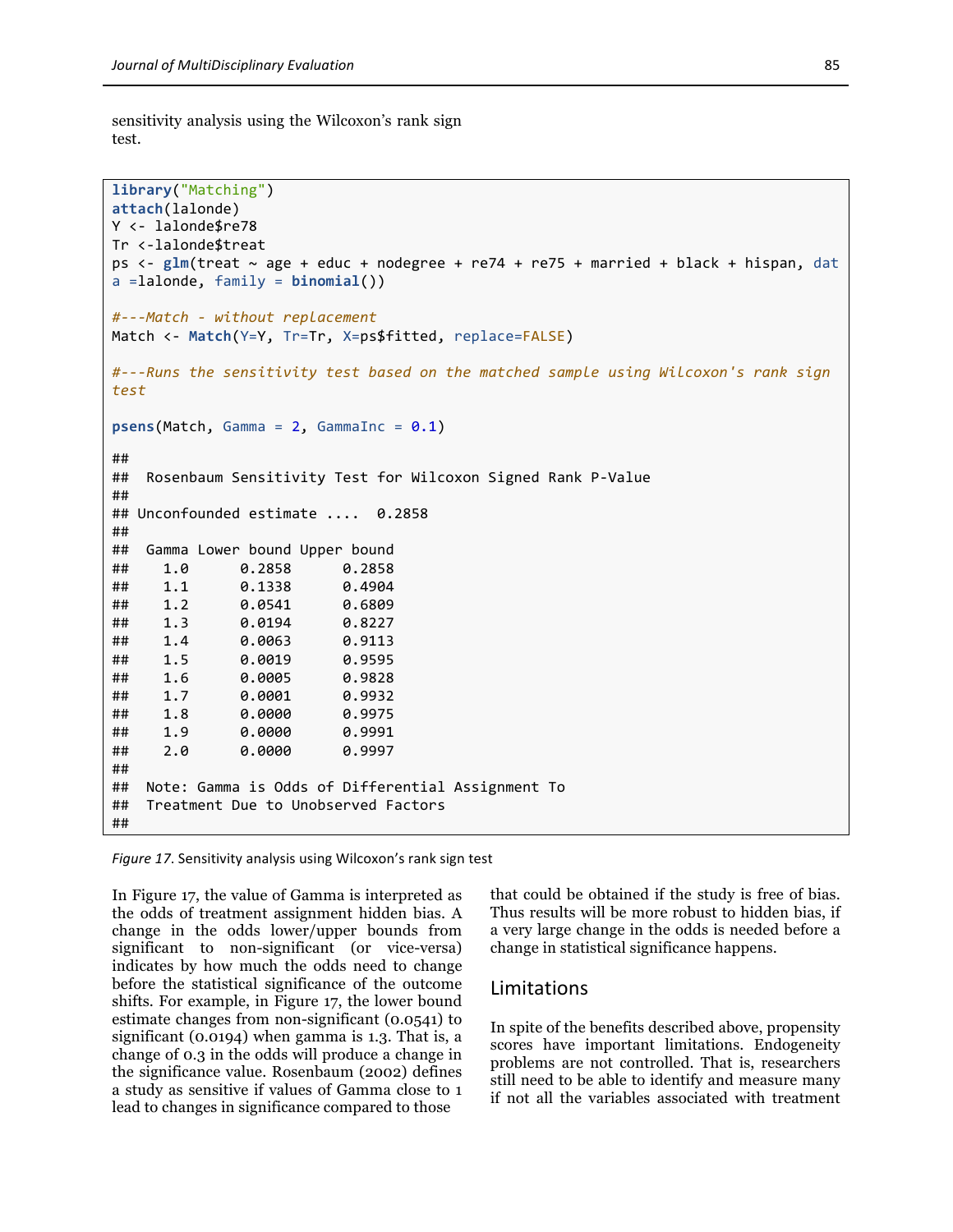assignment/selection. There is a possibility that one can use proxies to address some of these variables; for example, using age as a proxy for general state of health (Gagne, 2010). However, it is not clear to what extent proxies can alleviate this problem. Rosenbaum (2005) and Guo and Fraser (2015) suggest the use of sensitivity analyses to explore the extent to which the results can be trusted as identification of all associated variables is unlikely.

Also important is the fact that there needs to be a strong overlap of the distributions of propensity scores between the two groups (the socalled *common support region*). If the overlap is small, that there may not be enough participants in the control group to match all the participants in the treatment group, then propensity score matching will be no better than any standard form of matching.

Given that lack of overlap can be most times be associated with a similar (or smaller) sample for the control group, it is recommended that the sample size for the control group be at least 3-4 times larger than for the treatment group to assure matches in the common support region. A larger sample for the control group also increases the number of matches for every treatment participant.

# Randomized Control vs. Propensity Scores

The question of whether propensity scores can remove selection bias, and thus represent a viable option for Randomized Control Trials is still unresolved. To date, there is no clear indication of whether propensity scores can remove the selection bias that jeopardizes quasi-experiments. Using a set of studies in the medical field intended to measure the effectiveness of on-pump versus off-pump coronary artery bypass grafting, Olmos & Govindasamy (2014) conducted a meta-analysis that showed no differences in the estimated treatment effect size between randomized control trials and studies using propensity score matching. This finding seems to support the claims that propensity score matching produces similar results to those from randomized control studies. This is an area where more research is clearly needed.

# Conclusion

Propensity scores can provide an alternative that can strengthen quasi-experiments and observational studies in their quest to demonstrate causality. In particular, they are intended to identify the probabilities associated with assignment to treatment conditions, and match participants based on those probabilities. This matching in particular helps directly with one of the four requirements associated with causal inference (the counterfactual), and indirectly with another (ruling out alternative explanations). However, the use of propensity scores requires a deep understanding and measurement of all the variables that can affect selection into groups. Furthermore, if any variable that can be critical for the selection into treatment is not included in the propensity scores, then the propensity scores will not be able to eliminate selection bias. Finally, a sensitivity analysis is always recommended as a way to determine how robust the results are.

## References

- Austin, P. C., Grootendorst, P., & Anderson, G. M. (2007). A comparison of the ability of different propensity score models to balance measured variables between treated and untreated subjects: A Monte Carlo study. *Statistics in Medicine*, *26*, 734-753.
- Austin, P.C. (2008). A critical appraisal of propensity score matching in the medical literature between 19996-2003. *Statistics in Medicine*, *27*, 2037-2049. doi: 10.1002/sim.3150
- Austin, P. C. (2011). An introduction to propensity score methods for reducing the effects of confounding in observational studies. *Multivariate Behavioral Research, 46*, 399- 424. doi: 10.1080/00273171.2011.568786
- Bai, H., & Clark, M. H. (2012, October). *Propensity score matching: Theories and Applications*. Workshop presented at the American Evaluation Association, Minneapolis, MN.
- Bowers, J., Fredrickson, M., & Hansen, B. (2014). RItools: Randomization Inference Tools. R package version 0.1-12.
- Bonell, C. P., Hargreaves, J., Cousens, S., Ross, D., Hayes, R., Petticrew, M., & Kirkwood, B. R. (2009). *Journal of Epidemiology Community Health*, 1-6. doi: 10.1136/jech.2008.082602
- Caliendo, M., & Kopeinig, S. (2008). Some practical guidance for the implementation of propensity score matching. *Journal of*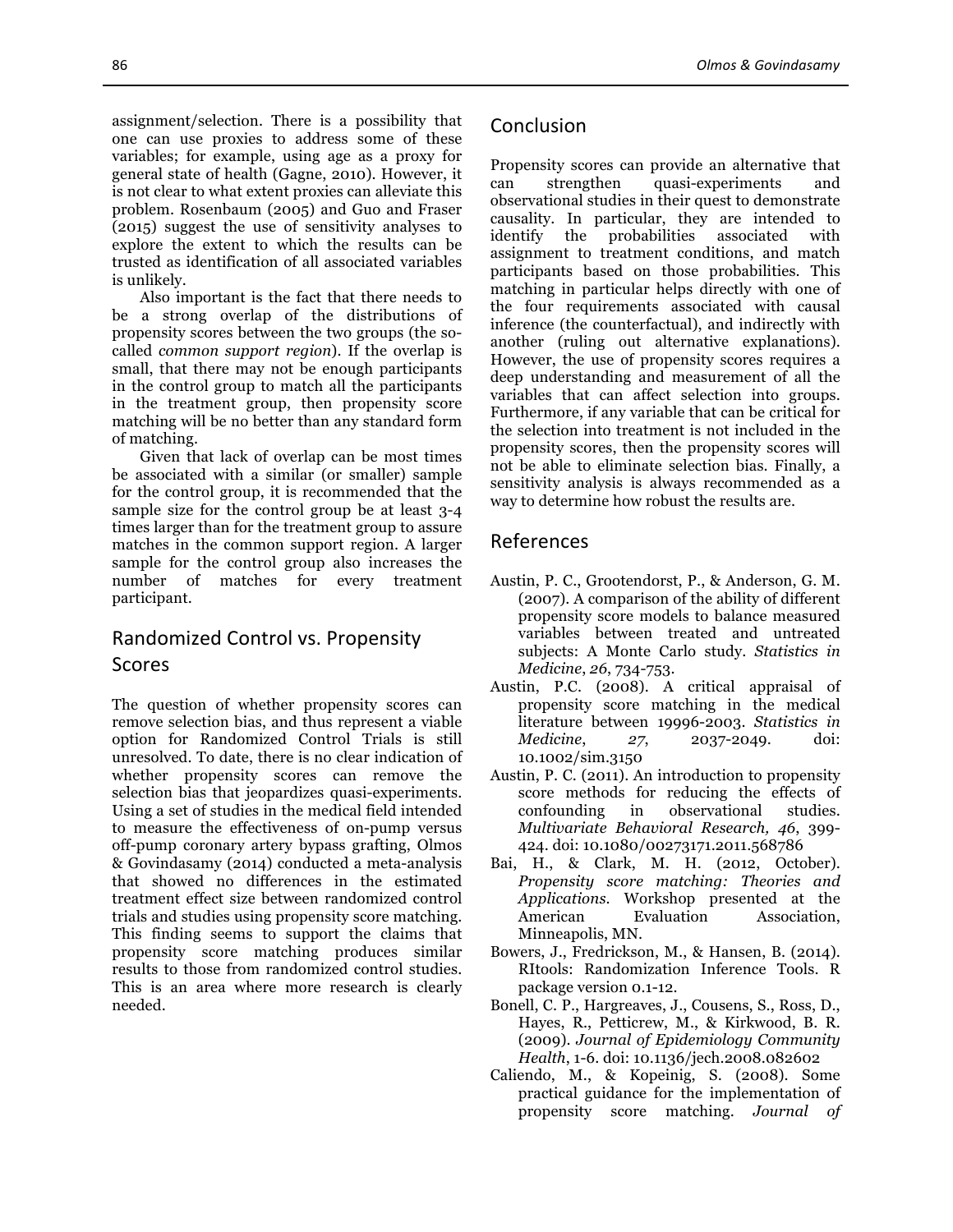*Economic Surveys*, *22*(1), 31-72. doi: 10.1111/j.1467-6419.2007.00527.x

- Campbell, D. T., & Stanley, J. C. (1963). *Experimental and quasi-experimental designs for research*. United States of America: Houghton Mifflin Company.
- Cochran, W. G., & Rubin, D. B. (1973). Controlling bias in observational studies: A review. *Indian Journal of Statistics Series*, *35*(4), 417-446.
- Cook, T. D., & Campbell, D. T. (1979). Quasi experimentation: Design and analysis issues for field settings. Boston: Houghton Mifflin Company.
- D'Agostino, R. B., & D'Agostino, R. B. (2007). Estimating treatment effects using observational data. *Journal of American Medical Association*, *297*(3), 314-316.
- Drake, R. E., Goldman, H. H., Leff, H. S., Lehman, A. F., Dixon, L., Mueser, K. T., & Torrey, W. C. (2001). Implementing evidence-based practices in routine mental health service settings. *Psychiatric Service, 52*(2), 197-182.
- Draper, N. R., & Smith, H. (1998). *Applied regression analysis*. (3rd ed.). United States of America: John Wiley & Sons, Inc.
- Gagne, J. J. (2010). High-dimensional propensity scores for comparative effectiveness research. Presentation at the Lewin Summit, June 15, 2010
- Gliner, J. A., Morgan, G. A., & Leech, N. L. (2009). *Research methods in applied settings* (2nd. Ed). Mahwah, NJ: Lawrence Erlbaum.
- Gu, X. S., & Rosenbaum, P. R. (1993). Comparison of multivariate matching methods: Structures, distances, and algorithms. *Journal of Computational and Graphical Statistics*, 2(4), 405-420.
- Guo, X. S., & Fraser, M. W. (2015). *Propensity score analysis: Statistical methods and applications* (2nd ed.). Thousand Oaks, CA: Sage Publications, Inc.
- Guskey. T. (1999). The age of our accountability. *Journal of Staff Development*, 19(4), 36-44.
- Hansen, B. B., Fredrickson, M., Bertsekas, D., & Tseng, P., (2013) Package optmatch. R package version 0.8-1
- Hansen, B. B. (2004). Full Matching in an Observational Study of Coaching for the SAT. *Journal of the American Statistical Association, 99*(467). doi: 10.1198/016214504000000647
- Hansen, B. B., & Bowers, J. (2008). Covariate balance in simple, stratified and clustered comparative studies. *Statistical Science, 23*(2), 219-236. doi:10.1214/08-STS254
- Harrell, F. E. (2015). Hmisc: Harrell Miscellaneous. R package version 3.15-0
- Ho, D. E., Imai, K., King, G., & Stuart, E. A. (2011). MatchIt: Nonparametric preprocessing for parametric causal inference. *Journal of Statistical Software*, *42*(8), 1-28.
- Holland, P. W. (1986). Statistics and causal inference. *Journal of the American Statistical Association*, *81*(396), 945-960.
- Holmes, W. M. (2014). *Using propensity scores in quasi-experimental design*. United States of America: Sage Publication, Inc.
- Imbens, G. W., & Wooldridge, J. M. (2009). Recent developments in the econometrics of program evaluation. *Journal of Economic Literature, 47*(10), 5-86. doi: 10.1257/jel.47.1.5
- Keele, L.J. (2015). Rbounds: An R Package For Sensitivity Analysis with Matched Data. R. package version 2.1
- Lechner, M. *(*2008*).* A note on the common support problem in applied evaluation studies*. Econometric Evaluation of Public Policies: Methods and Applications, 91/92, 217-235.*
- McCaffrey, D. F., Ridgeway, G., & Morral, A. R. (2004). Propensity score estimation with boosted regression for evaluating causal effects in observational studies. *Psychological Methods*, *9*(4), 403-425. doi:10.1037/1082- 989X.9.4.403
- Morgan S. L., & Winship, C. (2012). *Counterfactuals and causal inference: Methods and principles for social research*. New York: Cambridge University Press.
- Olmos, A. & Govindasamy, P. (2014). *Randomized experiments vs. Propensity scores matching: A Meta-analysis*. Paper presented at the American Evaluation Association, Denver, CO.
- R Core Team (2014). R: A language and environment for statistical computing. (3.0.3 ) [Computer software]. Vienna, Austria: Foundation for Statistical Computing.
- Rosenbaum, P. R., & Rubin, D. B. (1983). The central role of the propensity score in observational studies for causal effects. *Biometrika*, *70*(1), 41-55.
- Rosenbaum, P.R., & Rubin, D.B. (1985).Constructing a control group using multivariate matched sampling methods that incorporate the propensity score. *The American Statistician,* 39, 33–38.
- Rosenbaum, P. R. (2002). *Observational studies*. NY: Springer
- Rosenbaum, P. R. (2005). Observational Study. In Everitt, B. S., & Howell, D. C. (3rd ed.), *Encyclopedia of Statistics in Behavioral Science* (pp. 1451-1462). Chichester: John Wiley & Sons.